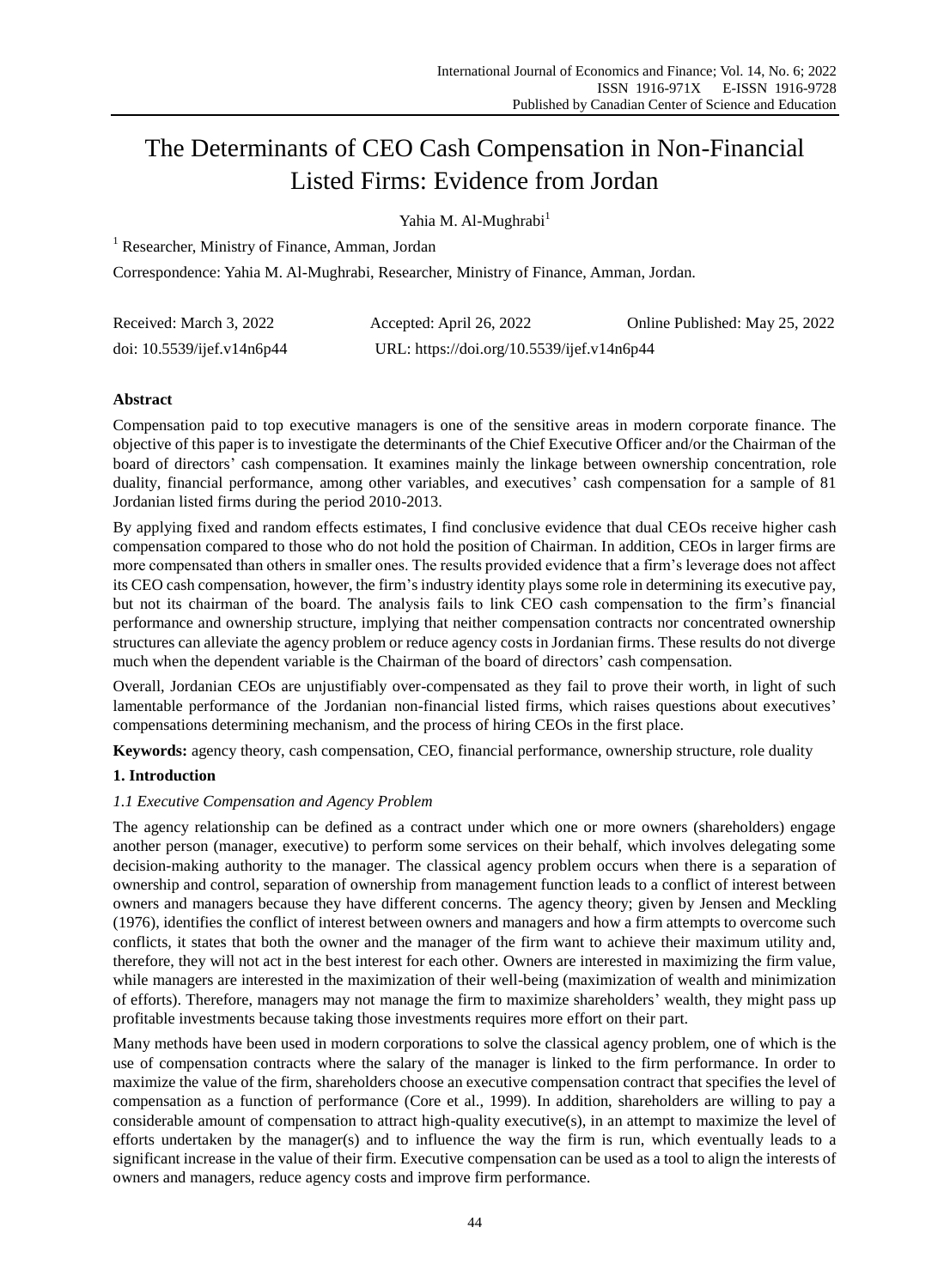# *1.2 Executive Compensation, Ownership Structure and Role Duality*

Another avenue that has been used to align the interests of owners and managers and to restrict the classical agency problem is ownership concentration. It is widely accepted that ownership concentration has the potential to limit the agency problem, which in turn improves the performance of the firm. Grossman and Hart (1986) argue that the largest shareholders are more willing to play an active role in firm decisions because they partially internalize the benefits from their monitoring effort. Shareholders with large ownership stakes have stronger incentives and greater power at a lower cost to supervise managerial actions and mitigate potential Chief Executive Officer (CEO) entrenchment. As a result, concentrated ownership often indicates that shareholders can better guard their interests in their firms. However, firms with concentrated ownership may have a conflict of interest between majority and minority shareholders causing larger agency costs (La Porta et al., 1998; La Porta et al., 2000). Moreover, minority shareholders in highly concentrated ownership firms may be subject to potential expropriation through executive compensation.

In general, executive compensation and ownership concentration are among the techniques that are used to bound executives to act in the best interest of the shareholders. Also, this paper focuses on the role duality of CEO and Chairman positions. Jensen (1993) posits that the role of the Chairman of the board of directors is to run the board meetings and oversee the process of hiring, evaluating, compensating and firing the CEO. Therefore, CEO-Chairs cannot perform both functions without conflicts of interest. For the board to be effective and to perform its critical functions in protecting shareholders' interests against managerial opportunism, it is vital to separate the positions of the CEO and Chairman. These arguments propose a positive relationship between role duality and executive compensation since owner-managers may decide on their compensation regardless of the firm performance (Cheung et al., 2005). The role of the board of directors' independence and the pay committees' independence in influencing the CEOs' compensations have been examined in several papers, and have been extended to examine the role of duality (e.g., Jensen, 1993; Anderson & Bizjak, 2003 and Chen et al., 2010). Therefore, this study focuses on the extent to which ownership concentration and role duality affect executive compensation.

# *1.3 Institutional Environment and Corporate Ownership in Jordan*

Jordanian firms listed on Amman Stock Exchange (ASE) are mostly characterized by highly concentrated ownership structures and dominance of duality (Tayem, 2015). In addition, large owners assume managerial, which means that the largest shareholder usually performs the duties of the Chairman and/or the CEO. Therefore, in the case of Jordan, the largest shareholders become insiders rather than monitors (Tayem, 2015). Controlling owners have stronger incentives and greater power to extract private benefits for themselves in the form of higher compensations (Cheung et al., 2005). Finally, there is little known about CEO compensation and its relation to firm performance and ownership structure in Jordan. Not too many numbers of studies regarding CEO compensation have been conducted in small emerging economies, most studies focus on the U.S. and other well-established markets, with mixed results reported (e.g., Grossman & Hart, 1986; Jensen, 1993; Goldberg & Idson, 1995; Murphy, 1999; Core et al., 1999; La Porta et al., 2000; Zhou, 2000; Gregg et al., 2005; Sapp, 2007; Ozkan, 2007, among others). Based on the above, it is important to test such ownership patterns' impact on executives' compensation.

This paper sets out to examine factors that may cause CEO cash compensation to vary among ASE non-financial listed firms. A major contribution of this paper is that it will give a broader picture of the executive compensation issue, and shed a light on the determinants of CEO cash compensation in Jordan (Note 1), using a panel data set of 81 non-financial listed firms during the period 2010-2013. The results help ensure that the interests between management and shareholders are aligned by linking executive compensation to firm performance. In addition, the results help determine the optimal CEO pay level and assess the performance of the sampled firms.

# **2. Literature Review**

As a result of the sensitivity and importance of the issue on hand, the interest in studying executive compensation has significantly increased. Academics and researchers around the world have shown a wide variety of determinants of CEO compensation. Moreover, they have tried to link CEO compensation to an even wider set of explanatory variables including corporate governance elements (i.e., ownership structure and CEO role duality), board of directors characteristics (i.e., board size, independence and pay committee independence), CEO characteristics (i.e., CEO ownership, age and tenure) and firm-specific characteristics (i.e., financial performance, dividends policy, profitability, growth opportunities, Market-to-Book (MBR) ratio, number of employees, leverage ratio, sales, industry effects, firm age and size). However, they reported mixed results (e.g., Belliveau et al., 1996; Finkelstein & Boyd, 1998; Tosi et al., 2000; Brick et al., 2006; Chen et al., 2010, among others). This section gives an overview of the main studies that have been conducted regarding executive compensation.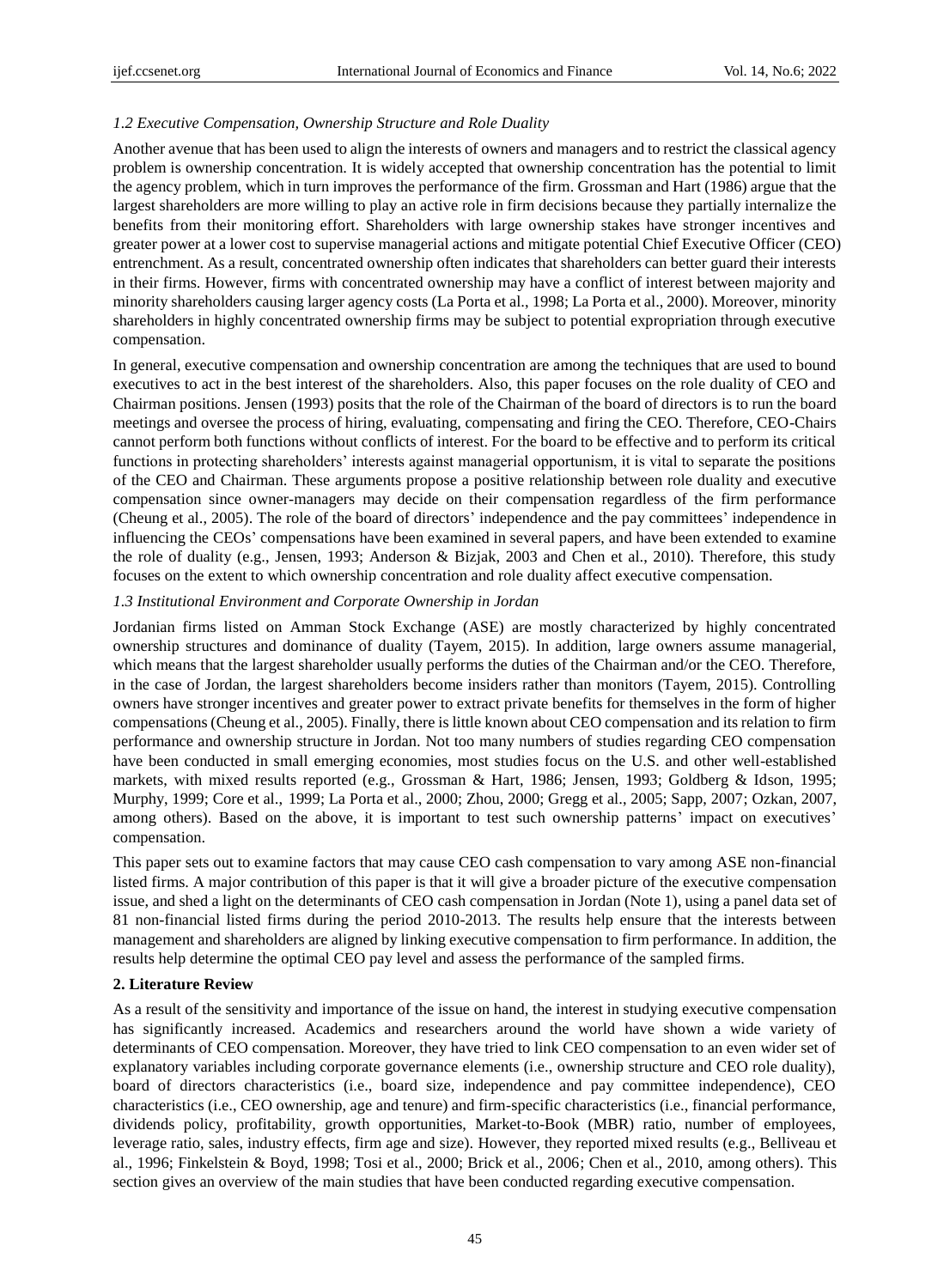This paper relates mainly to a study by Cheung et al. (2005). The authors examine the impact of ownership concentration on executive compensation using a sample of 412 firms from Hong Kong during the period from 1995 to 1998. They argue that in the presence of information asymmetry between inside and outside investors, a concentrated ownership structure allows owners to use their ownership rights to extract private benefits through higher compensation. The authors find that there is a positive relationship between managerial ownership and cash compensations received by the CEO and the Chairman but to varying degrees based on the level of ownership. It is noteworthy that an approach similar to the one used in Cheung et al. (2005) will be adopted in this paper, due to the similarities between the ownership structures of Hong Kong firms with those of Jordan.

Also, related to this paper is the seminal work by Core et al. (1999). Using a sample of 205 U.S. listed firms over a three-year period, the authors examine the cross-sectional variation in executive compensation. They document that the board and ownership structure are associated with the level of CEO compensation. The authors find that higher-quality board characteristics are associated with lower compensation. Among these characteristics is the role duality, which they find that, on average, is associated with around a USD150,000 increase in executive compensation. However, their ownership measures are negatively related to CEO compensation, as these measures proxy for monitoring by block-holders rather than the expropriation of insiders.

Carr (1997) studies a sample of small U.S. listed firms and documents that firm performance (measured using return on equity) and firm risk are significant factors in influencing the pay of executives. In addition, Gray and Cannella (1997) argue that firms with substantial risk should provide CEOs with greater total compensation. They find that unsystematic rather than systematic risk is related to executive pay.

In the context of other developed countries, Zhou (2000) using a sample of 755 Canadian firms over the period from 1991 to 1995 finds that firm performance and firm size play a key role in explaining CEO pay. Gregg et al. (2005) using a sample of large UK firms over the period from 1994 to 2002 find that there is little relationship exists between cash compensation and performance. However, Ozkan (2007) studies the relationship between compensation, performance and governance variables for a sample of 390 UK non-financial firms during the period from 1999 to 2005. The author uses cash and equity-based compensation and finds that firm performance is positively related to the cash component of compensation only. Moreover, the author finds that institutional ownership positively influences the pay-performance relationship.

Studies from developing markets test the association between several corporate governance mechanisms and executive compensation. For example, Kato and Long (2006) using a sample of Chinese listed firms during the period from 1998 to 2002 show that the performance-pay sensitivity is affected by the type of ownership structure. In addition, the authors document that state ownership exerts a negative impact on performance-pay sensitivity. Similarly, Firth et al. (2007) examine the impact of the board of directors' characteristics, level and type of ownership on executive compensation, and the influence of these characteristics on the performance-pay relation using a sample of 549 Chinese listed firms during the period from 1998 to 2000. The authors document a negative relationship between performance and executive pay for firms with dual positions. However, they report an insignificant negative relationship between duality and executive compensation.

More recently, Lee and Chen (2011) examine the relationship between CEO compensation and CEO ownership, among other variables, using a sample of firms listed in Taiwan's stock market during the period from 1995 to 2004. Their results show that institutional ownership and CEO ownership are positively related to CEO compensation.

As for the Jordanian market, Abed et al. (2014) examine executive compensation in Jordan using a sample of 70 industrial listed firms for the period from 2005 to 2010. The authors investigate the relationship between compensation, performance and governance variables, including institutional and managerial ownership, CEO tenure, CEO age, role duality, firm age and the board size. Abed et al. (2014) document that (1) younger executives are more compensated than older ones; (2) the board of directors is influenced by the presence of the CEO among them; (3) newly established firms give higher compensations to their executives compared to mature firms, and (4) firm size is positively related to CEO compensation. However, their results revealed that institutional ownership, board of directors' size, firm performance and leverage do not have a statistically significant effect on CEO compensation in Jordanian industrial firms.

Even though extant research examines the determinants of CEO compensation extensively, the relationship between executive compensation, ownership structure and role duality in emerging markets is not thoroughly examined. This study aims at filling the gap in the literature by extensively investigating the determinants of CEO and Chairman of the board of directors' cash compensation in the context of Jordan's capital market.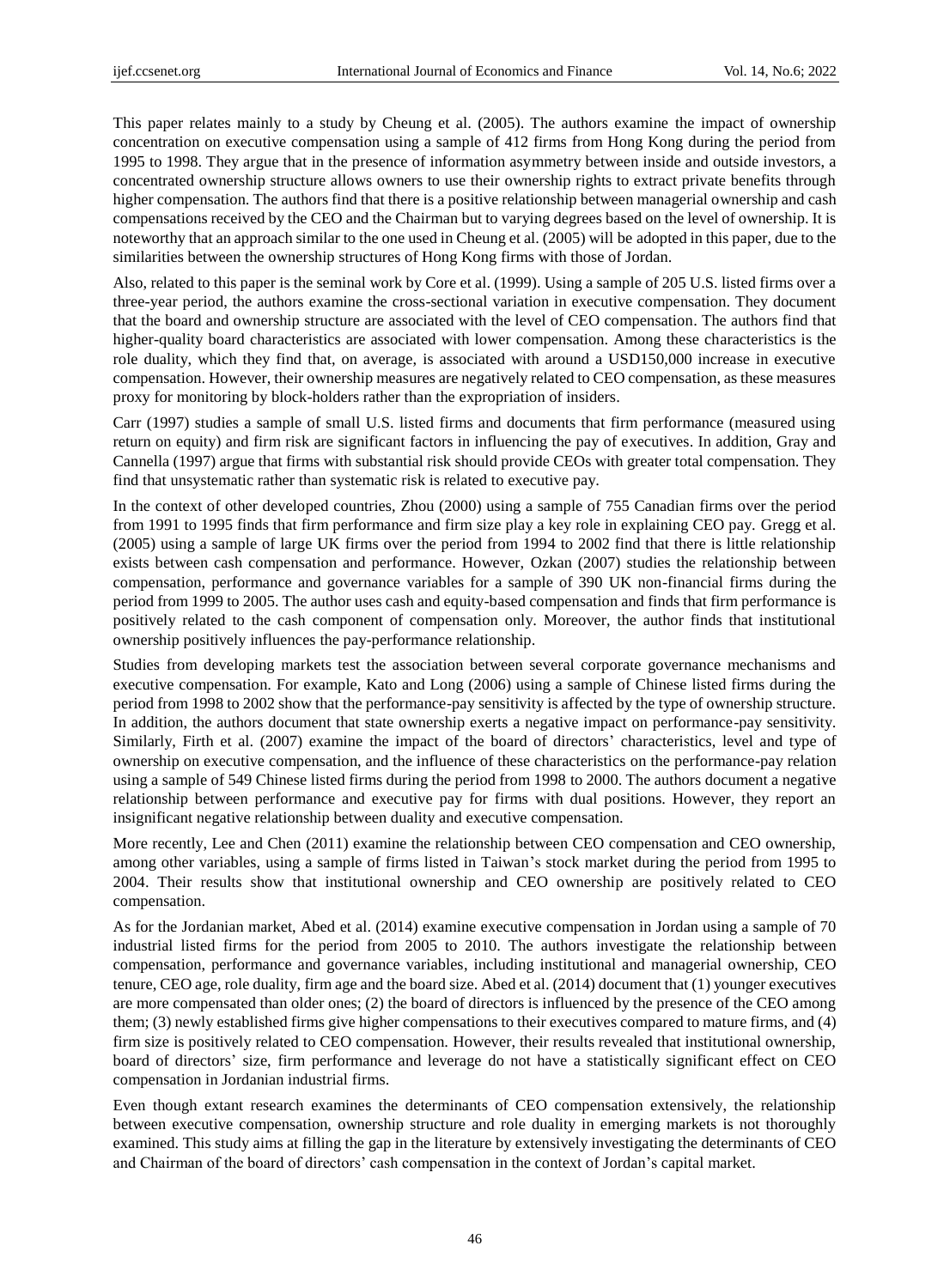## **3. Hypotheses Development**

#### *3.1 Ownership Concentration*

Ownership concentration is a double-edged sword, it may have a positive effect on executive compensation because concentrated ownership allows shareholders with large ownership to exercise control over the firm and, hence, extract benefits through higher compensation. On the other hand, ownership concentration may have a negative effect because, for large shareholders, the benefits of extracting benefits through compensation are lower than the benefits of maximizing their share in the firm. Moreover, the efficient monitoring hypothesis emphasizes that executives in highly concentrated ownership firms are closely monitored by large shareholders, which prevents management from getting higher compensations for themselves. Goldberg and Idson (1995) find a negative relationship between executive compensation and the percentage of stock held by the firm's top five shareholders, which implies that concentrated ownership reduces agency costs of managerial discretion (hence; executive compensation). Consistent with Goldberg and Idson (1995), this study contends that ownership concentration, regardless of ownership type, has a positive impact on lessening executive compensation. Thus, the following hypothesis is formulated:

H01: There is a significant negative association between ownership concentration and CEO cash compensation.

#### *3.2 Role Duality*

When the same person becomes both the CEO and Chairman of the board of directors his influence on the board increases, which allows him to get higher cash compensation (Chen et al., 2010). Separation of the positions of CEO and Chairman of the board will result in lower executive compensation. This study focuses on the extent to which role duality affects executive compensation. Following previous studies (Jensen, 1993; Core et al., 1999; Chen et al., 2010), this study expects that firms with the same CEO-Chairperson pay higher executive compensation. Thus, the following hypothesis is formulated:

H02: There is a significant positive association between CEO role duality and his cash compensation.

#### *3.3 Firm Performance*

As mentioned earlier, the agency theory suggests a positive relationship between CEO pay and firm performance. According to Murphy (1999), firms can align the interests between management and shareholders by linking executive compensation to firm performance. Therefore, numerous empirical studies have been conducted to examine such link, but they report conflicting findings. For example, Finkelstein and Boyd (1998), Tosi et al. (2000) and Abed et al. (2014) could not find any relationship between firm performance and executive compensation, whereas Belliveau et al. (1996), Brick et al. (2006) and Ozkan (2007) find a strong and positive relationship between them. Firm performance can be measured by Return on Assets (ROA), this ratio has been previously used as a proxy for firm performance in many papers like Core et al. (1999) and Abed et al. (2014). This study focuses on the extent to which a firm's financial performance affects executive compensation. Following previous studies (Murphy, 1999; Zhou, 2000; Ozkan, 2007), this study expects that as firms perform better, their CEOs will be granted higher rewards. Thus, the following hypothesis is formulated:

H03: There is a significant positive association between firm performance and its CEO cash compensation.

#### *3.4 Firm Size*

The size of the firm has been proposed in the literature as a significant variable in explaining the variation in executive compensation, it is widely used as a control variable when it comes to examining CEO compensation (e.g., Zhou, 2000; Abed et al., 2014). This study expects that larger firms are more complex and, therefore, they necessitate hiring high-quality executives at higher salaries. Thus, the following hypothesis is formulated:

H04: There is a significant positive association between firm size and the cash compensation given to the CEO.

#### *3.5 Firm Risk*

Financial policies with a higher level of leverage increase the firm's financial risk. One of the most commonly used measures of financial risk is leverage, which measures the firm's use of borrowed funds. Leverage is potentially associated with CEO compensation, many studies expected that CEOs demand higher compensation in exchange for higher risk. Gray and Cannella (1997) argue that if high-risk compensation contracts are imposed on executives with no corresponding increase in pay level, higher**-**quality executives may seek opportunities elsewhere. This study expects that as firms take more risk (in the form of higher leverage), executives will demand higher compensation. Thus, the following hypothesis is formulated:

H05: There is a significant positive association between firm risk and CEO cash compensation.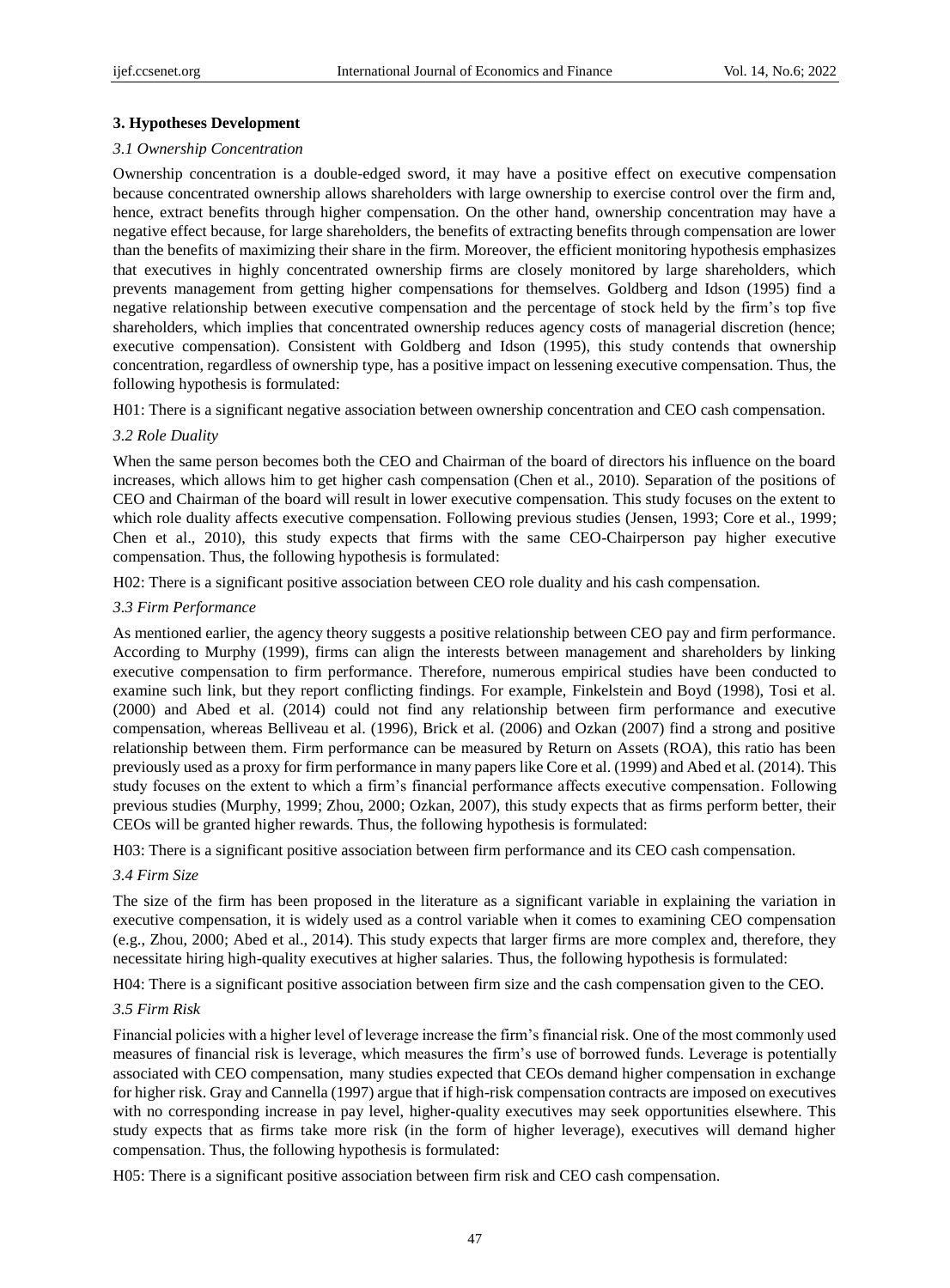#### **4. Methodology**

#### *4.1 Sample and Data Source*

This study begins with all non-financial firms listed on ASE during a four-year period (2010-2013). Some firms were excluded due to insufficient data, as some firms' annual reports do not contain all the required information. This case is possible because of missing information on the CEO and/or Chairman of the board of directors' compensation. Moreover, some firms were eliminated as they were/ became unlisted in one or more years during the study period. Therefore, the final sample includes 81 firms (324 firm-year observations) covering 2010 to 2013. In this paper, the required information has been manually collected from various sources. Most of the financial, accounting and other data were obtained from firms' annual reports. Financial reports are a reliable source of data for public firms as they are audited externally. All Jordanian listed firms are required by law to disclose information on their executives' compensation in the annual reports (Note 2). Some other data were obtained from authoritative databases, such as Jordan Securities Commission and Amman Stock Exchange websites (Note 3). Data were double-checked and carefully examined to assure their accuracy and integrity. All errors are my own. Appendix A gives a detailed list of the firms included in this study. It is noteworthy that none of the firms included in the sample have a female CEO and/or board-Chair, although many of them have a female board member.

#### *4.2 Construction of Variables*

Executives are mainly driven by two incentives. The first one is cash compensation (base salary and bonus), the second incentive arises from executives' ownership of the firm's stocks (the CEOs' shareholdings in the firm). Accordingly, executives' compensations have two crucial components; the proportion of compensation from cash-based sources (non‐equity based), and the proportion of compensation from equity‐based incentives (see, for instance, the discussion on equity-based contracts in Core & Guay, 1999 and Core et al., 2003). Many studies were conducted using equity-based compensation only (e.g., Zhou, 2000; Cheung et al., 2005; Coles et al., 2006; Harford & Li, 2007; Zheng & Zhou, 2009; Jansen et al., 2009; Chen et al., 2011, among others). Other studies examined both cash and equity-based compensations (e.g., Ozkan, 2007and Jouber & Fakhfakh, 2011). However, the focus of this study will be on cash-based compensation only. Although cash compensation provides only one source of incentives for CEOs, the use of cash compensation is consistent with previous research (e.g., Kato & Long, 2006; Firth et al., 2007; Gu & Kim, 2009; Abed et al., 2014).

The dependent variable; executive compensation, for the purposes of this study has been measured using cash compensation (the natural logarithm of the cash rewards received yearly by the CEO, where cash rewards include salary and bonus only). In firms where the CEO title is not used, the CEO is identified as the president of the firm or the General Manager. Jordanian listed firms provide their CEOs with several direct and indirect cash rewards that are designed to contrive good performance and maintain a commitment to the firm, namely salary, bonus, housing allowance, hospitality and phone calls allowance, travel and transport expenses within Jordan and abroad (including a vehicle for personal use, and its driver salary, flight tickets and staying expenses), in addition to a membership bonus (bonus that the CEO receives for serving as a board member besides serving as a CEO). In some cases, CEOs receive a representation bonus for representing their firm in other firms (for instance, being a member of the board of directors in other firms and acting on behalf of their firm). Finally, some CEOs may have a retirement bonus (indemnity that CEOs receive once they retired).

As for the independent variables, the literature suggests several explanatory variables that may explain the variation in CEO cash compensation. This study includes two sets of variables: the first set includes proxies for corporate governance, these are ownership concentration (the number of shares held by the largest three shareholders divided by the total number of shares outstanding) and CEO role duality (dummy variable that takes the value of one if a firm CEO also serves as the Chairman of the board of directors, and zero otherwise). The second set of variables includes proxies for firm performance and fundamentals, these are return on assets (calculated as Earnings Before Interest and Taxes (EBIT) scaled by total assets), firm size (logarithmic transformation of the fiscal year-end value of total assets) and debt-to-asset ratio (the percentage of total or long-term debt relative to assets).

Finally, regarding CEO role duality, much prior research assumes a firm to have dual positions when its CEO belongs to the board of directors (a member of the board of directors). In contrast, for the purposes of this study, only firms with the same person occupying both the CEO and Chairman of the board positions are considered to have CEO role duality. Furthermore, concerning ROA, the majority of prior studies have calculated ROA using net income. However, this study uses EBIT instead of net income in calculating ROA, the use of EBIT eliminates the effect of different interest expenses and tax rates imposed on Jordanian listed firms. Excluding both interest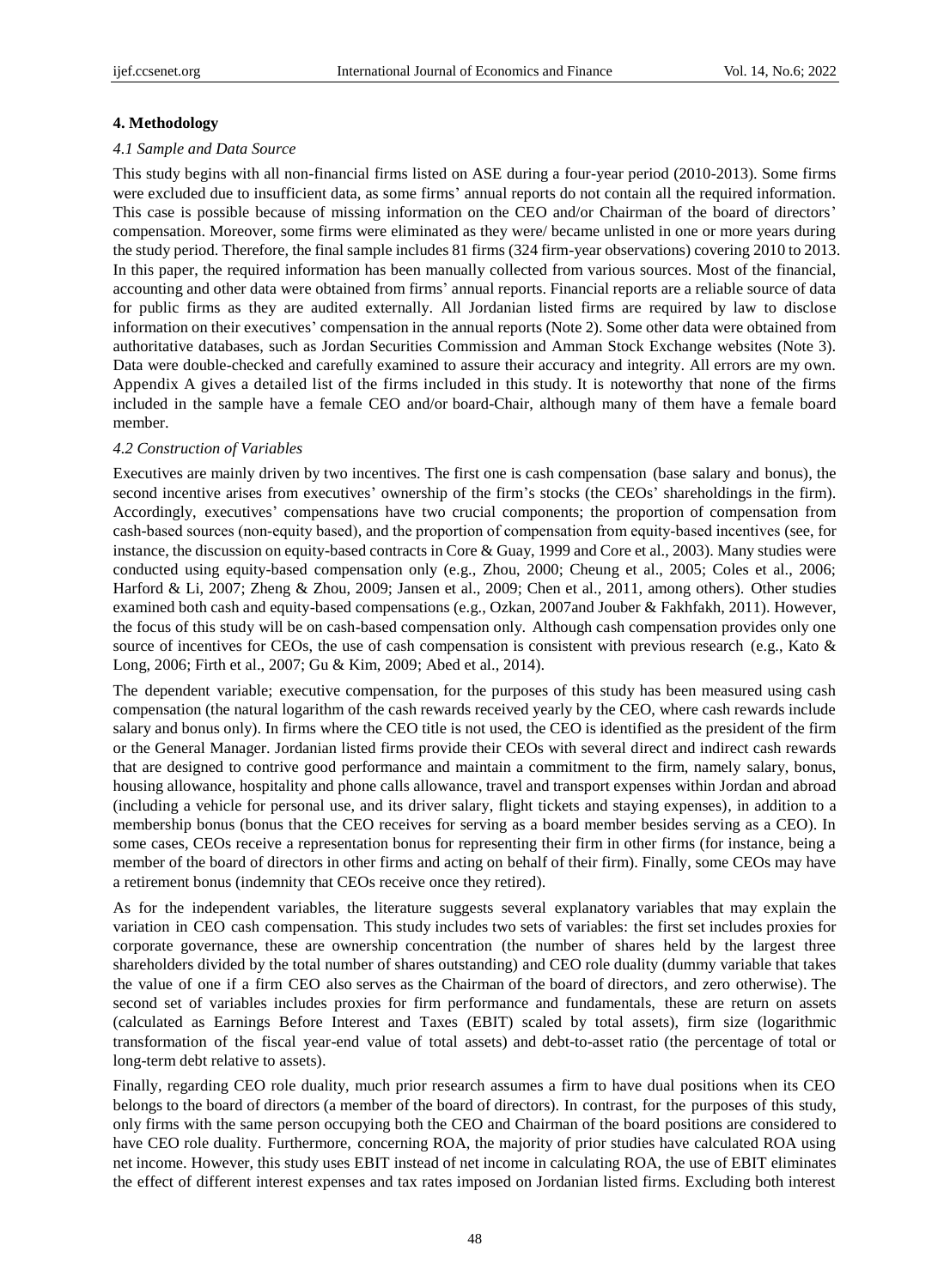expenses and taxes (which may be adjusted occasionally based on government objectives) helps compare firm performance over time, it also makes it easier for cross-firm comparison. This is especially useful for the purposes of this study because firms listed on ASE have different tax rates, based on the sector and industry they belong to (Note 4). Table 1 below summarizes the definitions of the variables used in the regression model.

|  |  | Table 1. Variables definitions |
|--|--|--------------------------------|
|--|--|--------------------------------|

| Variable       | Definition                                                                                                                     |
|----------------|--------------------------------------------------------------------------------------------------------------------------------|
| <b>COMP</b>    | Natural logarithm of the cash rewards (expressed in Jordanian Dinars) received yearly by the CEO, where cash rewards           |
|                | include salary and bonus only.                                                                                                 |
| <b>COMP</b>    | Natural logarithm of the cash rewards (expressed in Jordanian Dinars) received yearly by the Chairman of the board of          |
| (Chairman)     | directors, where cash rewards include salary and bonus only.                                                                   |
| OwnCon         | Ownership concentration, the ownership percentage of the largest three shareholders.                                           |
| <b>DUAL</b>    | CEO role duality, a dummy variable that equals one if the CEO also serves as Chairman of the board of directors, and           |
|                | zero otherwise.                                                                                                                |
| <b>ROA</b>     | Return on assets, the ratio of earnings before interest and taxes to total assets, a proxy for a firm's financial performance. |
| <b>ROE</b>     | Return on equity, the ratio of earnings before interest and taxes to total equity, a proxy for a firm's financial performance. |
| <b>SIZE</b>    | Firm size, the natural logarithm of the firm's fiscal year-end total assets.                                                   |
| LEV            | Leverage ratio, the ratio of total liabilities to total assets, a proxy for a firm's financial risk.                           |
| D <sub>1</sub> | Industry indicator, a dummy variable that equals one if the firm belongs to the services sector, and zero otherwise.           |
| Year2011       | Time dummy variable that equals one if the year is 2011, and zero otherwise.                                                   |
| Year2012       | Time dummy variable that equals one if the year is 2012, and zero otherwise.                                                   |
| Year2013       | Time dummy variable that equals one if the year is 2013, and zero otherwise.                                                   |

#### *4.3 Model*

A model similar to Cheung et al. (2005) will be adopted to test the research hypotheses (at a 0.05 level of significance), the following multiple linear regression model will be used:

$$
COMP_{it}=\beta_{0+}\beta_{1}\ OwnCon_{it}+\beta_{2}\ DUAL_{it}+\beta_{3}\ ROA_{it}+\beta_{4}\ SIZE_{it}+\beta_{5}\ LEV_{it}+\varepsilon_{it}
$$
\n(1)

where COMP is the natural logarithm of the annual salary and bonus given to the CEO; OwnCon is the fraction of total firm shares outstanding held by the largest three owners; DUAL is a dummy variable that takes the value of one if a firm CEO also serves as the Chairman of the board of directors, and zero otherwise; ROA is earnings before interest and taxes divided by total assets; SIZE is the logarithmic transformation of the fiscal year-end value of total assets; LEV is total debt divided by total assets; ε is the error term, assumed to be independently and identically distributed, with zero mean and  $\sigma_{\epsilon}^2$  variance;  $\beta_{0}$   $\beta_5$  are the regression coefficients; the subscripts i and t denote firm and time, respectively.

To estimate the fixed effects at the industry level, an industry indicator variable that sets to one if the firm belongs to the services sector, and zero otherwise, is included in this model. In addition, time dummies are included to remove any impact of macroeconomic conditions change. The regression model was estimated after the realization of the required modifications; the logarithmic transformation of cash compensation and total assets has been used to normalize the variables and mitigate Heteroskedasticity resulting from extreme skewness. Furthermore, the outliers have been eliminated since the inclusion of these observations may affect data quality and influence the results. Six firms (24 firm-year observations) were omitted, due to their extreme values of CEO cash compensation or total assets.

#### *4.4 Research Limitation*

As mentioned earlier, CEO total compensation consists of two components; cash and equity-based compensation. Cash-based compensation provides a substantial source of incentives for CEOs, the other source of CEOs' incentives arises from equity-based compensation (i.e., CEO stock ownership, dividends, long-term incentive plans, restricted stock and options). Equity-based compensation is normally measured as the fraction of total firm shares outstanding held by the CEO and his immediate family. In some cases, it is hard to link such shares ownership to the CEO, as there are family members or friends who hold shares that are unable to trace.

In addition, equity-based incentives represent a relatively small portion of total compensation. Therefore, and due to a lack of available data, the equity-based component of compensation is excluded from the analysis. The focus of this study will be on cash-based compensation only. Nevertheless, the empirical results are presented next.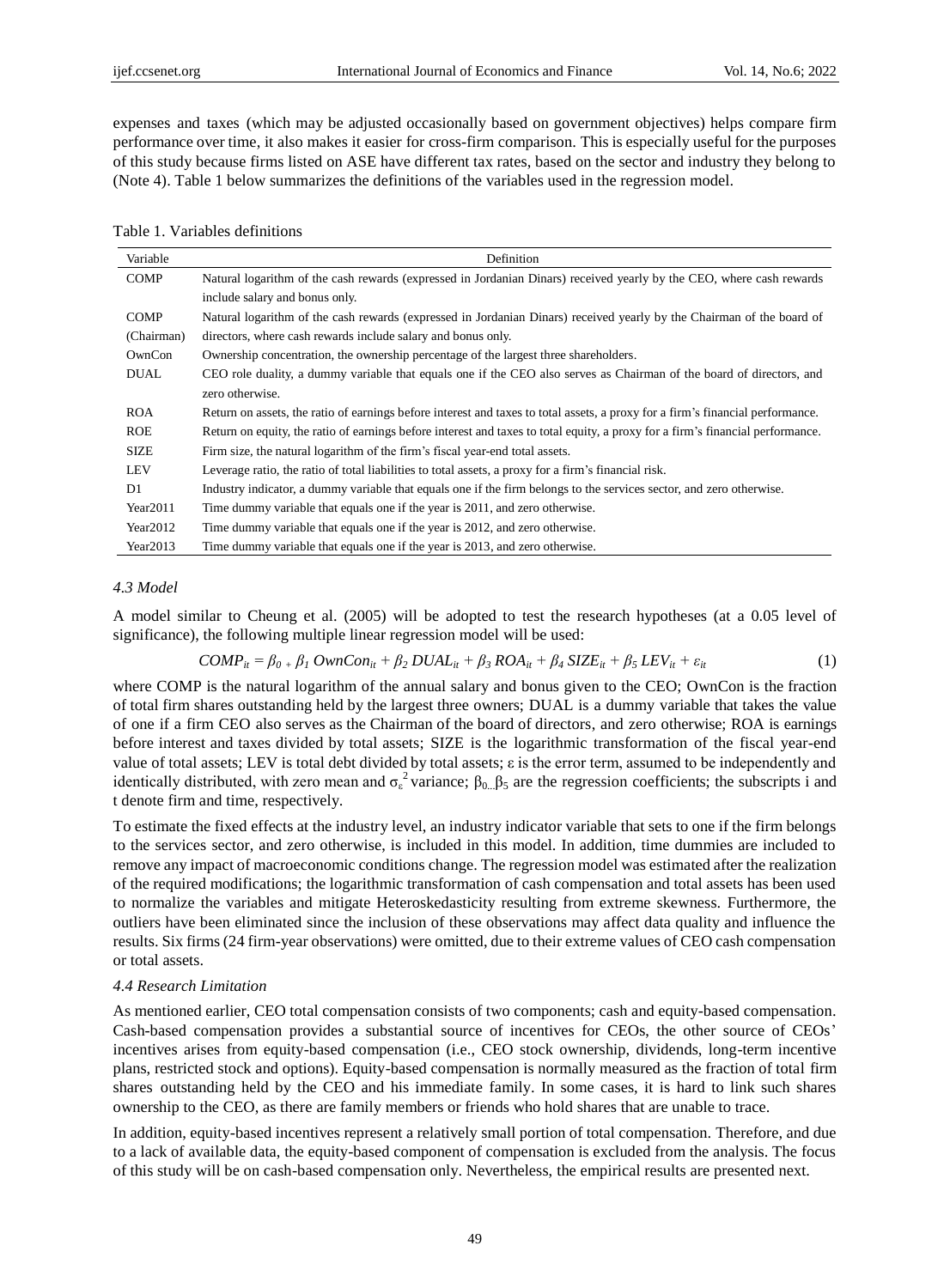#### **5. Empirical Results**

#### *5.1 Descriptive Statistics*

Table 2 presents summary statistics for the dependent and independent variables employed in the analysis model for non-financial firms listed on ASE during the four-year study period (2010-2013). The descriptive statistics for services, industrial and full sampled firms are reported in Panels A, B and C of Table 2, respectively.

## Table 2. Descriptive statistics

|                                | Mean   | Median           | Max.    | Min.                        | Std. Div. | Skewness | Kurtosis | N   |
|--------------------------------|--------|------------------|---------|-----------------------------|-----------|----------|----------|-----|
|                                |        |                  |         | Panel (A) Services sector   |           |          |          |     |
| Cash Compensation <sup>a</sup> | 88,089 | 76,566           | 243,499 | 4,800                       | 63,554    | 0.710    | 2.651    | 160 |
| <b>COMP</b>                    | 4.788  | 4.884            | 5.386   | 3.681                       | 0.425     | $-0.824$ | 2.900    | 160 |
| OwnCon                         | 0.530  | 0.500            | 0.910   | 0.055                       | 0.188     | 0.064    | 2.915    | 160 |
| <b>DUAL</b>                    | 0.200  | $\boldsymbol{0}$ | 1       | $\boldsymbol{0}$            | 0.401     | 1.500    | 3.250    | 160 |
| <b>ROA</b>                     | 0.033  | 0.036            | 0.355   | $-0.396$                    | 0.100     | $-0.497$ | 5.531    | 160 |
| Total Assets <sup>b</sup>      | 79.509 | 31.641           | 707.034 | 2.746                       | 144.510   | 3.045    | 11.477   | 160 |
| <b>SIZE</b>                    | 7.532  | 7.500            | 8.849   | 6.439                       | 0.526     | 0.400    | 3.656    | 160 |
| <b>LEV</b>                     | 0.353  | 0.297            | 0.953   | 0.007                       | 0.232     | 0.950    | 3.088    | 160 |
|                                |        |                  |         | Panel (B) Industrial sector |           |          |          |     |
| Cash Compensation <sup>a</sup> | 84,222 | 65,305           | 289,200 | 9,383                       | 56,462    | 1.353    | 4.283    | 164 |
| <b>COMP</b>                    | 4.838  | 4.815            | 5.461   | 3.972                       | 0.276     | 0.028    | 2.874    | 164 |
| OwnCon                         | 0.489  | 0.443            | 0.956   | 0.056                       | 0.210     | 0.228    | 2.398    | 164 |
| <b>DUAL</b>                    | 0.183  | $\overline{0}$   | 1       | $\boldsymbol{0}$            | 0.388     | 1.640    | 3.691    | 164 |
| <b>ROA</b>                     | 0.005  | 0.013            | 0.330   | $-0.283$                    | 0.091     | 0.071    | 5.223    | 164 |
| Total Assets <sup>b</sup>      | 27.720 | 13.158           | 372.986 | 1.946                       | 47.548    | 4.935    | 32.114   | 164 |
| <b>SIZE</b>                    | 7.158  | 7.119            | 8.572   | 6.289                       | 0.469     | 0.413    | 3.003    | 164 |
| <b>LEV</b>                     | 0.346  | 0.318            | 0.945   | 0.005                       | 0.224     | 0.357    | 2.147    | 164 |
|                                |        |                  |         | Panel (C) Full sample       |           |          |          |     |
| Cash Compensation <sup>a</sup> | 86,132 | 70,586           | 289,200 | 4,800                       | 60,007    | 0.994    | 3.314    | 324 |
| <b>COMP</b>                    | 4.814  | 4.849            | 5.461   | 3.681                       | 0.358     | $-0.756$ | 3.566    | 324 |
| OwnCon                         | 0.509  | 0.480            | 0.956   | 0.055                       | 0.200     | 0.125    | 2.593    | 324 |
| <b>DUAL</b>                    | 0.191  | $\overline{0}$   | 1       | $\overline{0}$              | 0.394     | 1.569    | 3.462    | 324 |
| <b>ROA</b>                     | 0.019  | 0.024            | 0.355   | $-0.396$                    | 0.096     | $-0.201$ | 5.174    | 324 |
| Total Assets <sup>b</sup>      | 53.295 | 22.169           | 707.034 | 1.946                       | 109.970   | 4.141    | 20.740   | 324 |
| <b>SIZE</b>                    | 7.343  | 7.346            | 8.849   | 6.289                       | 0.532     | 0.441    | 3.385    | 324 |
| <b>LEV</b>                     | 0.349  | 0.303            | 0.953   | 0.005                       | 0.228     | 0.665    | 2.663    | 324 |

*Note.* Variables are as defined in Table 1, N= number of observations.

<sup>a</sup> Cash Compensation is expressed in Jordanian Dinars (JODs) and is not used in the analysis.

<sup>b</sup> Total Assets is expressed in millions of JODs and is not used in the analysis.

Source: Author calculations.

Panel A of Table 2 reports that, on average, services firms pay 88,089 Jordanian Dinars per year as cash rewards for their CEOs. Ownership concentration has a mean value of 53 percent, showing that the largest three shareholders own 53% of a service firm, on average. Moreover, 20% of Jordanian services firms have the positions of CEO and Chairman of the board of directors occupied by the same person. However, return on assets has a mean value of 3.3 percent, showing the services firms' performance, while firms in the services sector have average total assets of JOD79.509 million.

Panel B of Table 2 reports that, on average, industrial firms pay 84,222 Jordanian Dinars per year as cash rewards for their CEOs. Ownership concentration has a mean value of 48.9 percent, indicating that the largest three shareholders hold almost 49% of the total number of industrial firms' shares outstanding, on average. Moreover, CEO role duality has a mean value of 18.3 percent, suggesting that about 18% of Jordanian industrial firms have the same person performing both functions as CEO and Chairman of the board of directors. However, the leverage ratio has a mean value of 34.6 percent, showing the industrial firms' risk, while industrial firms have average total assets of JOD27.720 million.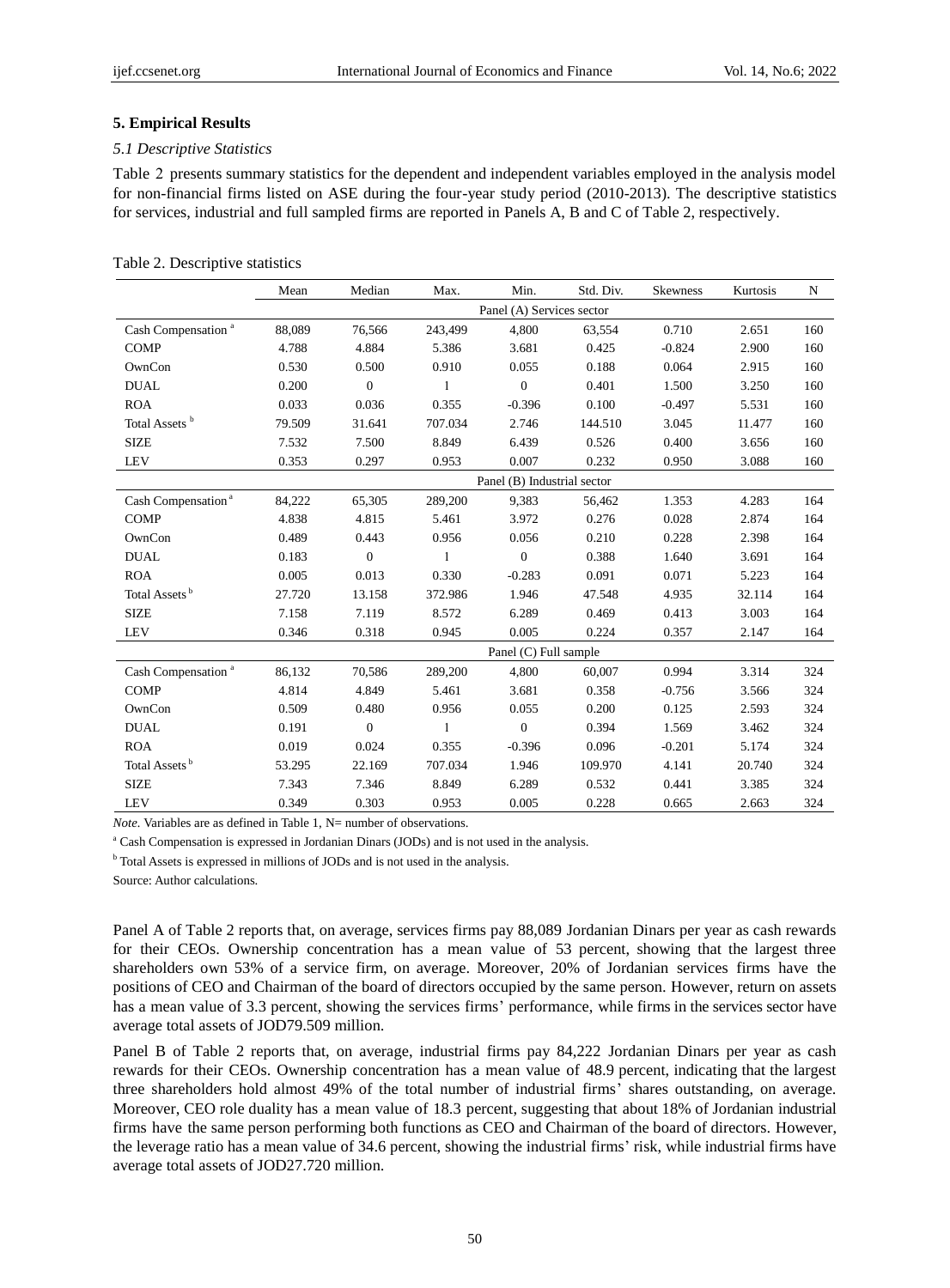Panel C of Table 2 shows the summary statistics for the sampled firms, it reports that a CEO in Jordan, as depicted by the selected sample, typically earns 86,132 Jordanian Dinars as annual cash compensation, varying from a minimum of 4,800 Jordanian Dinars to a maximum of 289,200 Jordanian Dinars. It also shows the widespread of executives' compensations, as the standard deviation of cash compensation is 60,007. In addition, almost 51% of Jordanian non-financial listed firms are owned by their largest three shareholders, which points to the highly concentrated ownership structures. Moreover, 19.1% of Jordanian listed firms do not separate the CEO and Chairman of the board positions. However, the leverage ratio has a mean value of 34.9 percent, with a standard deviation of 22.8 percent, suggesting that Jordanian non-financial listed firms, in general, are not highly leveraged. Apparently, firms depend heavily on equity, rather than debt, to finance their assets. Return on assets, as a measure of firm performance, has an average of 1.9 percent, varying from a minimum of -39.6 percent to a maximum of 35.5 percent, the negative values of ROA are linked to firms with poor performance that experienced a loss in one or more years during the study period, where the loss occurs when the firm's expenses exceed its revenues. However, Jordanian non-financial listed firms have average (median) total assets of JOD53.295 million (JOD22.169 million).

In general, Table 2 demonstrates that services firms are larger, perform better, incur higher financial risk, have more concentrated ownership structures and more dominance of duality. In addition, CEOs in services firms have higher compensation compared to CEOs in the industrial sector. Per contra, industrial firms are smaller, perform worse, incur lower financial risk, have less concentrated ownership structures, have less prevalence of duality and compensate their CEOs with lower rewards than firms in the services sector, as per the selected sample. Moreover, Table 2 documents an average (median) ROA of 1.9 percent (2.4 percent). A possible explanation for such inferior performance is that Jordan, like the rest of the world, suffered from the global financial crisis (2008-2009). It is well-documented that economic turbulence affects the operations, financial transactions and, thus, the earnings of all the firms in the economy. Jordanian firms suffered financially from the global financial crisis during the study period, this lamentable performance might be a consequence of the global financial crisis.

It is noteworthy that a CEO in Jordan, as shown in Table 2, typically earns 7,178 Jordanian Dinars per month (86,132 Jordanian Dinars per year) as cash rewards. Although this pay level seems low by U.S. standards, it is extremely high compared to the average employee wage in Jordan. During the four-year study period (2010-2013), the average minimum wage in Jordan was 170 Jordanian Dinars per month, which means that a CEO in Jordan receives an amount equivalent to 42 times the average minimum wage (Note 5). Additionally, the Department of Statistics reports that the average wage per employee (senior officials and managers only) for both public and private sectors during the study period was1,288 Jordanian Dinars per month. Therefore, the average CEO cash compensation in Jordanian non-financial listed firms is about 5.5 times that of a typical senior manager in the public or private sector (Note 6).

Finally, as documented in Table 2, the dependent and independent variables, with exception of total assets (which is not used in the regression analysis), report skewness and kurtosis values close to normal distribution. Therefore, the normality problem does not seem to exist in this study. The final sample consists of 81 non-financial firms listed on ASE (40 services firms and 41 industrial firms).

#### *5.2 Correlation Results*

The Pearson correlation matrix is presented next in Table 3, it shows significant pairwise correlations between some explanatory variables. The significant correlation between these variables is noteworthy.

|             | <b>COMP</b> | OwnCon     | <b>DUAL</b> | <b>ROA</b>  | <b>SIZE</b> | <b>LEV</b> |
|-------------|-------------|------------|-------------|-------------|-------------|------------|
| <b>COMP</b> |             |            |             |             |             |            |
| OwnCon      | 0.021       |            |             |             |             |            |
| <b>DUAL</b> | 0.035       | $-0.130**$ |             |             |             |            |
| <b>ROA</b>  | $0.129**$   | $0.217***$ | $0.208***$  |             |             |            |
| <b>SIZE</b> | $0.444***$  | $0.177***$ | 0.065       | $0.307***$  |             |            |
| LEV         | $0.204***$  | 0.007      | $-0.025$    | $-0.335***$ | $0.322***$  |            |

| Table 3. Pearson correlation matrix <sup>a</sup> |  |  |  |
|--------------------------------------------------|--|--|--|
|--------------------------------------------------|--|--|--|

*Note.* Variables are as defined in Table 1.

a. Listwise, Number of observations= 324.

and Denote significance at the 0.01 and 0.05 levels, respectively, for a two-tailed test.

Source: Author calculations.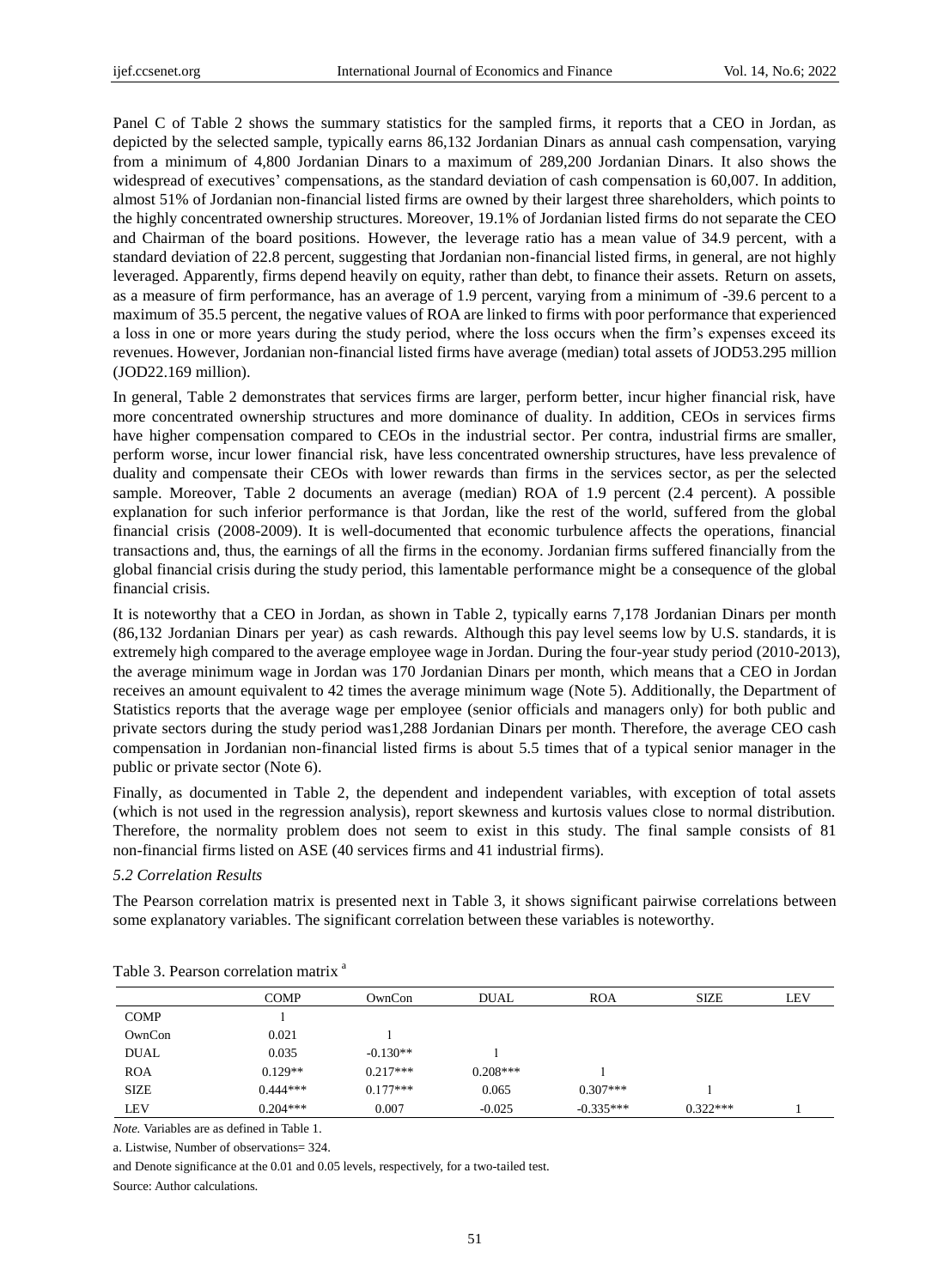First, OwnCon is positively and significantly correlated with SIZE and performance (measured by ROA) at a 1% significant level, suggesting that firms with highly concentrated ownership structures are of larger size and superior performance compared to less concentrated firms. This is supported by the significant positive correlation between SIZE and ROA at a 1% significant level.

Second, DUAL is negatively and significantly correlated with OwnCon at a 5% level of significance. Contrariwise, a significant positive correlation exists between DUAL and ROA at a 1% level of significance, indicating that firms with the same CEO-Chairperson are more likely to have less concentrated ownership structures and tend to perform better than firms with separated CEO and Chairman positions.

Third, a significant positive correlation exists between SIZE and LEV, whereas the latter is negatively correlated with ROA at a 1% significant level. A possible explanation is that larger firms have higher leverage constraint levels, as they have more tangible collaterals. Furthermore, firms with inferior performance are in more need of funds to cover their expenses and, hence, troubled firms tend to borrow more to avoid reporting annual losses.

As for the dependent variable, Table 3 shows that COMP is positively and significantly correlated with ROA (at a 5% level of significance), SIZE and LEV at a 1% level of significance, suggesting that firms with superior performance compensate their CEOs with higher rewards. Moreover, it is typical that larger firms pay higher levels of compensation to their CEOs. In addition, CEOs demand higher compensation in exchange for higher financial risk.

#### *5.3 Regression Results*

To examine the determinants of CEO cash compensation, the regression equation presented earlier has been used. It is instructive to compare the fixed effects regression model with the random effects model. Therefore, the estimated results of the Ordinary Least Squares (OLS), fixed effects and random effects regression models are reported next in Columns 1, 2 and 3 of Table 4, respectively.

|                          | (1)                 | (2)                 | (3)                 |
|--------------------------|---------------------|---------------------|---------------------|
| Dependent variable: COMP | Pooled OLS          | Fixed effects       | Random effects      |
|                          | 2.378***            | 3.529***            | 2.518***            |
| Constant                 | (8.312)             | (4.009)             | (5.922)             |
|                          | $-0.099$            | 0.278               | 0.057               |
| OwnCon                   | $(-1.088)$          | (1.377)             | (0.442)             |
| <b>DUAL</b>              | $-0.006$            | $0.476***$          | $0.283***$          |
|                          | $(-0.136)$          | (7.165)             | (5.351)             |
| <b>ROA</b>               | 0.149               | $-0.141$            | $-0.130$            |
|                          | (0.662)             | $(-0.810)$          | $(-0.797)$          |
| <b>SIZE</b>              | $0.345***$          | 0.138               | $0.308***$          |
|                          | (8.329)             | (1.096)             | (4.979)             |
| <b>LEV</b>               | 0.086               | 0.090               | 0.080               |
|                          | (0.932)             | (0.615)             | (0.724)             |
| D <sub>1</sub>           | $-0.180***$         |                     | $-0.169**$          |
|                          | $(-4.827)$          |                     | $(-2.497)$          |
| Year2011                 | 0.003               | 0.003               | 0.005               |
|                          | (0.700)             | (0.135)             | (0.211)             |
| Year2012                 | $-0.006$            | 0.008               | 0.004               |
|                          | $(-0.130)$          | (0.335)             | (0.179)             |
| Year2013                 | 0.033               | 0.036               | 0.036               |
|                          | (0.673)             | (1.526)             | (1.619)             |
| Adj. R-square            | 0.241               | 0.851               |                     |
| F-statistics             | 12.414              | 21.966              | 7.274               |
|                          | $Prob. > F = 0.000$ | $Prob. > F = 0.000$ | $Prob. > F = 0.000$ |
| Number of observations   | 324                 | 324                 | 324                 |

#### Table 4. Regression results – full sample

*Note.* (i) Variables are as defined in Table 1. (ii) t-statistic in brackets. (iii) \*\*\* and \*\* Denote significance at the 0.01 and 0.05 levels, respectively.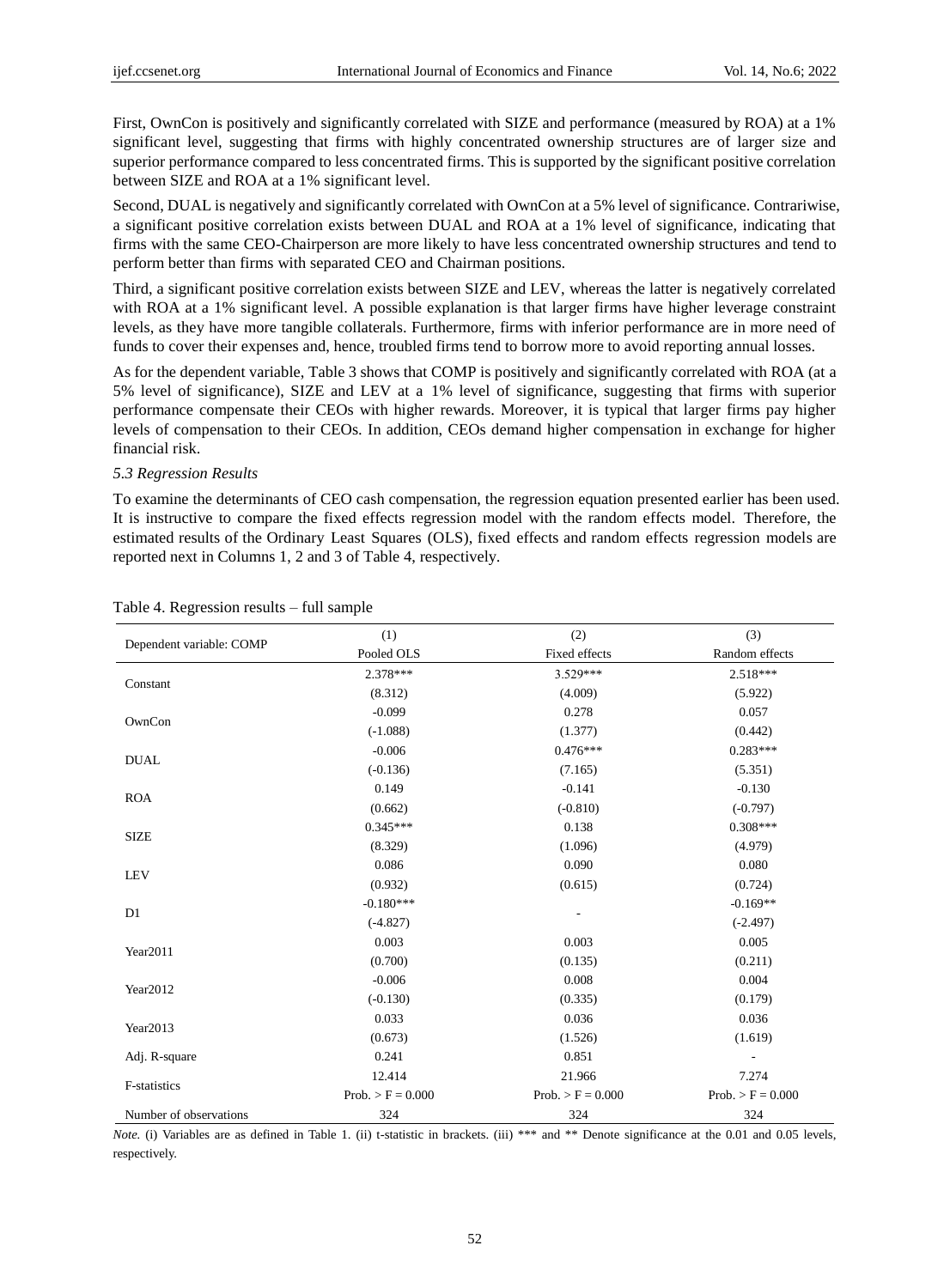Column 1 of Table 4 shows that firm size is positively and significantly related to CEO cash compensation ( $\alpha \leq$ 0.01), while a significant negative relationship exists between the industry indicator (D1) and CEO cash compensation ( $\alpha \le 0.01$ ). Column 2 of Table 4 reports that role duality is the only predictor that was found to be positively and significantly related to CEO cash compensation ( $\alpha \le 0.01$ ). Column 3 of Table 4 reports that role duality and firm size are positively and significantly related to cash compensation ( $\alpha \le 0.01$ ), whereas there is a significant negative relationship between the industry indicator (D1) and CEO cash compensation ( $\alpha \le 0.05$ ).

Overall, Table 4 shows that, in all three models, ownership concentration, performance, leverage and time dummies have not been found to have a statistically significant effect on CEO cash compensation. However, the signs of some coefficients differ as one moves from the OLS to the random effects specification, furthermore, some variables' significance level disappears across the models, suggesting that the estimated sign and magnitude of the coefficients are sensitive to the estimation method.

In order to determine which model to use, the Hausman test was performed, where the null hypothesis is that the preferred model is the random effects vs. the alternative that the fixed effects model is suitable. Based on the results of the Hausman test, the random effects specification was used for the hypotheses testing. The random effects allow the errors to be correlated over time, but do not account directly for firm specific-factors. According to Gregg et al. (2005), if the random effects model is consistent then this will give more efficient results than the fixed effects model, even though the fixed effects model will still be consistent.

The results of the random effects regression model (reported in Column 3) showed a significant positive relationship between role duality and CEO cash compensation ( $\alpha \le 0.01$ ). In line with the study predictions, the positive coefficient of role duality means that a CEO who also serves as Chairman of the board of directors has significantly higher cash compensation. This result is consistent with Core et al. (1999) and Abed et al. (2014) results. The estimated results also showed a significant positive relationship between firm size and the cash compensation received by its CEO ( $\alpha \le 0.01$ ). The fact that the coefficient of firm size is positive indicates that CEOs in larger firms are more compensated than others in smaller ones. Consistent with the study predictions, CEOs in larger firms demand more compensation, as larger firms are more complex and, therefore, require more effort on their part. This finding is in line with Zhou (2000) and Abed et al. (2014) findings. However, a significant negative relationship exists between industry indicator (D1) and CEO cash compensation ( $\alpha \le 0.05$ ), indicating that CEOs' pay levels depend strongly on industry factors, which is consistent with Murphy (1999) and Gregg et al. (2005), who find that firm's industry identity affects its CEO cash compensation.

It can be seen in Table 4 that, inconsistent with the efficient monitoring hypothesis and the study predictions, ownership concentration has no influence on CEO cash compensation, implementing that concentrated ownership does not reduce agency costs in Jordanian firms. Moreover, minority shareholders are not well-protected and may be subject to potential expropriation through executive compensation, as executives are not closely monitored by large shareholders, which is inconsistent with Goldberg and Idson (1995), who find that ownership concentration has a positive impact on lessening executive compensation. Surprisingly, inconsistent with the study predictions, return on assets has an insignificant negative relationship with CEO cash compensation, which implies that CEOs' compensation contracts are not contributing to maximizing the value of the firm. This result tends to suggest that the CEO and directors engage in cronyism (if they were not hired based on nepotism, or family ties in the first place) and are paid regardless of the performance of the firm, which can have adverse effects on the firm and its shareholders. Although this result is inconsistent with some previous studies (e.g., Carr, 1997; Brick et al., 2006; Ozkan, 2007), it is in line with Tosi et al. (2000) and Abed et al. (2014) results.

Finally, there is an insignificant positive relationship between leverage and CEO cash compensation, indicating that financial risk plays a small and negligible role in setting executives' cash compensation, which is inconsistent with the study predictions. Gray and Cannella (1997) argue that if high-risk compensation contracts are imposed on executives with no corresponding increase in pay level, higher**-**quality executives may seek opportunities elsewhere. Moreover, time dummies have not been found to have a statistically significant relationship with CEO cash compensation. This implies that, during the study period, CEOs' pay has not increased over time relative to the 2010 fiscal year, which may be interpreted as CEOs not being compensated for their expertise.

# *5.4 Further Robustness Checks*

In order to verify the robustness of the reported results, the regression equation presented earlier has been replicated for each sector separately. Moreover, the regression model was performed using the Chairman of the board of directors' cash compensation as the dependent variable. The results are presented next.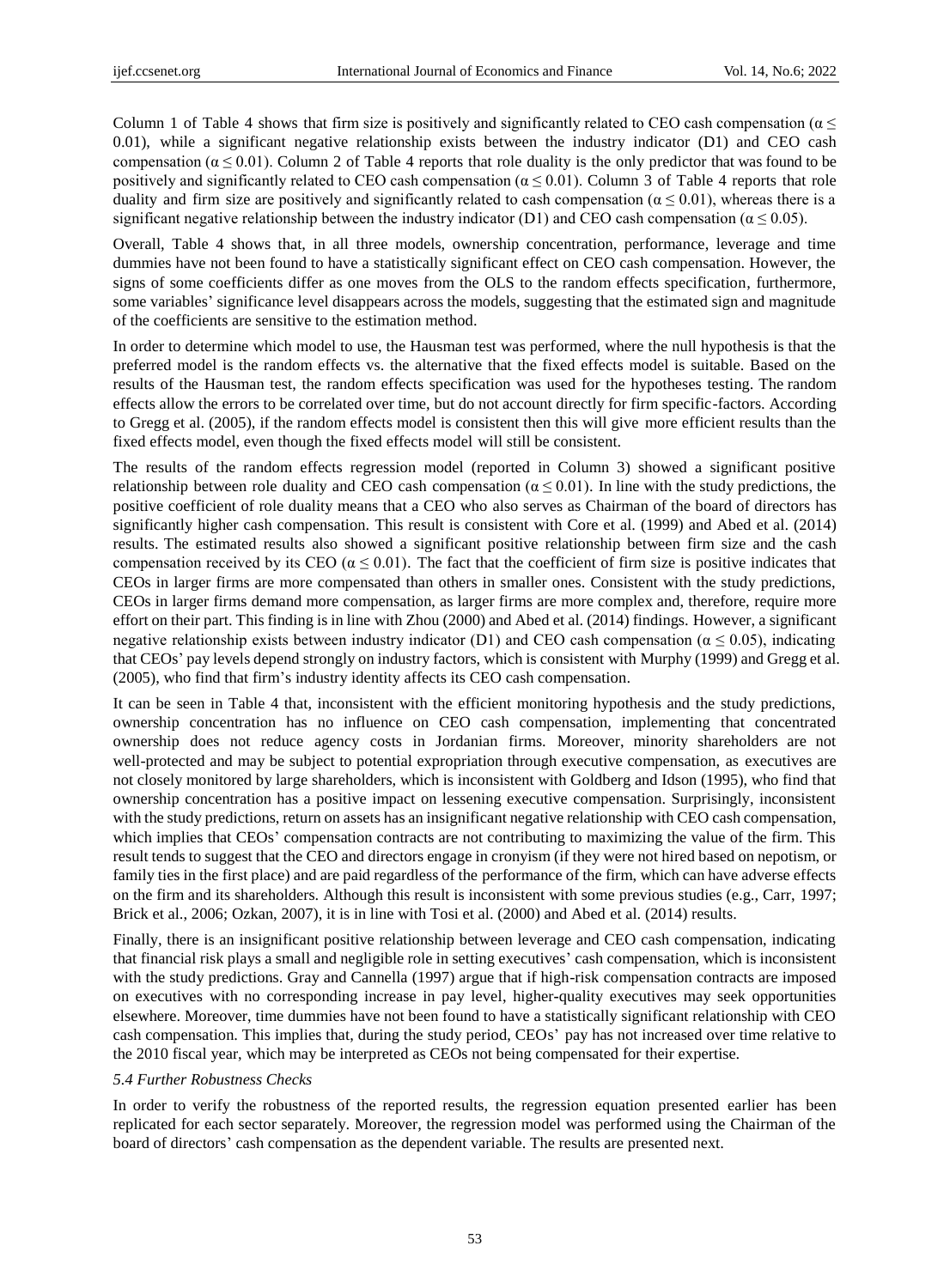#### 5.4.1 OLS estimates (by sector)

It is hardly possible to differentiate between firms in different sectors in terms of their performance, profitability and leverage, as they are classified into different categories based on the industry they belong to, which justifies the use of the industry indicator variable (D1) in the regression analysis. Although this study performs the analysis for all sectors using an industry indicator, it would be ideal to perform the analysis for each sector by itself, even though the sample size will substantially decrease for each sub-sample. Table 5 next shows the estimated results of the OLS regression model for each sector separately. The estimated results of the OLS regression model for services and industrial firms are summarized in Columns 1 and 2 of Table 5, respectively.

|                          | (1)                 | (2)                 |
|--------------------------|---------------------|---------------------|
| Dependent variable: COMP | Services firms      | Industrial firms    |
|                          | $2.195***$          | $2.693***$          |
| Constant                 | (4.464)             | (8.206)             |
|                          | $-0.083$            | $-0.000$            |
| OwnCon                   | $(-0.500)$          | $(-0.004)$          |
|                          | $-0.014$            | 0.068               |
| <b>DUAL</b>              | $(-0.184)$          | (1.274)             |
|                          | 0.245               | 0.216               |
| <b>ROA</b>               | (0.640)             | (0.878)             |
|                          | $0.334***$          | $0.304***$          |
| <b>SIZE</b>              | (4.927)             | (6.294)             |
|                          | $0.330**$           | $-0.140$            |
| <b>LEV</b>               | (1.991)             | $(-1.458)$          |
|                          | 0.000               | $-0.002$            |
| Year2011                 | (0.002)             | $(-0.034)$          |
|                          | $-0.048$            | 0.030               |
| Year2012                 | $(-0.571)$          | (0.574)             |
|                          | 0.062               | 0.001               |
| Year2013                 | (0.748)             | (0.017)             |
| Adj. R-square            | 0.238               | 0.276               |
|                          | 7.214               | 8.756               |
| F-statistic              | $Prob. > F = 0.000$ | $Prob. > F = 0.000$ |
| Number of observations   | 160                 | 164                 |

|  | Table 5. Pooled OLS regression results – by sector |  |  |
|--|----------------------------------------------------|--|--|
|  |                                                    |  |  |

*Note.* (i) Variables are as defined in Table 1. (ii) t-statistic in brackets. (iii) \*\*\* and \*\* Denote significance at the 0.01 and 0.05 levels, respectively.

Column 1 of Table 5 shows that, for services firms, firm size is positively and significantly related to CEO cash compensation ( $\alpha \le 0.01$ ). In addition, a significant positive relationship exists between leverage and CEO cash compensation ( $\alpha \le 0.05$ ), whereas Column 2 of Table 5 shows that, for industrial firms, firm size is the only predictor that was found to be positively and significantly related to CEO cash compensation ( $\alpha \le 0.01$ ). Table 5 also reports that the model is significant for both sectors, the Adjusted R-Square values equal 0.238 and 0.276, for services and industrial firms, respectively.

In general, Table 5 shows that there is no apparent difference between the two sectors in terms of ownership concentration and performance. For both services and industrial sectors, an insignificant negative relationship exists between ownership concentration and CEO cash compensation, suggesting that executives are not monitored to an extent that prevents them from getting higher compensations for themselves. Moreover, Table 5 shows that, for both sectors, an insignificant positive relationship persists between financial performance and CEO cash compensation, indicating that compensation contracts are not an effective tool in aligning the interests of owners and managers and reducing the agency costs in Jordanian firms. Although this result is inconsistent with the agency theory and the study predictions, it is in line with Tosi et al. (2000) and Abed et al. (2014) results, who could not find any significant relationship between firm performance and executive compensation.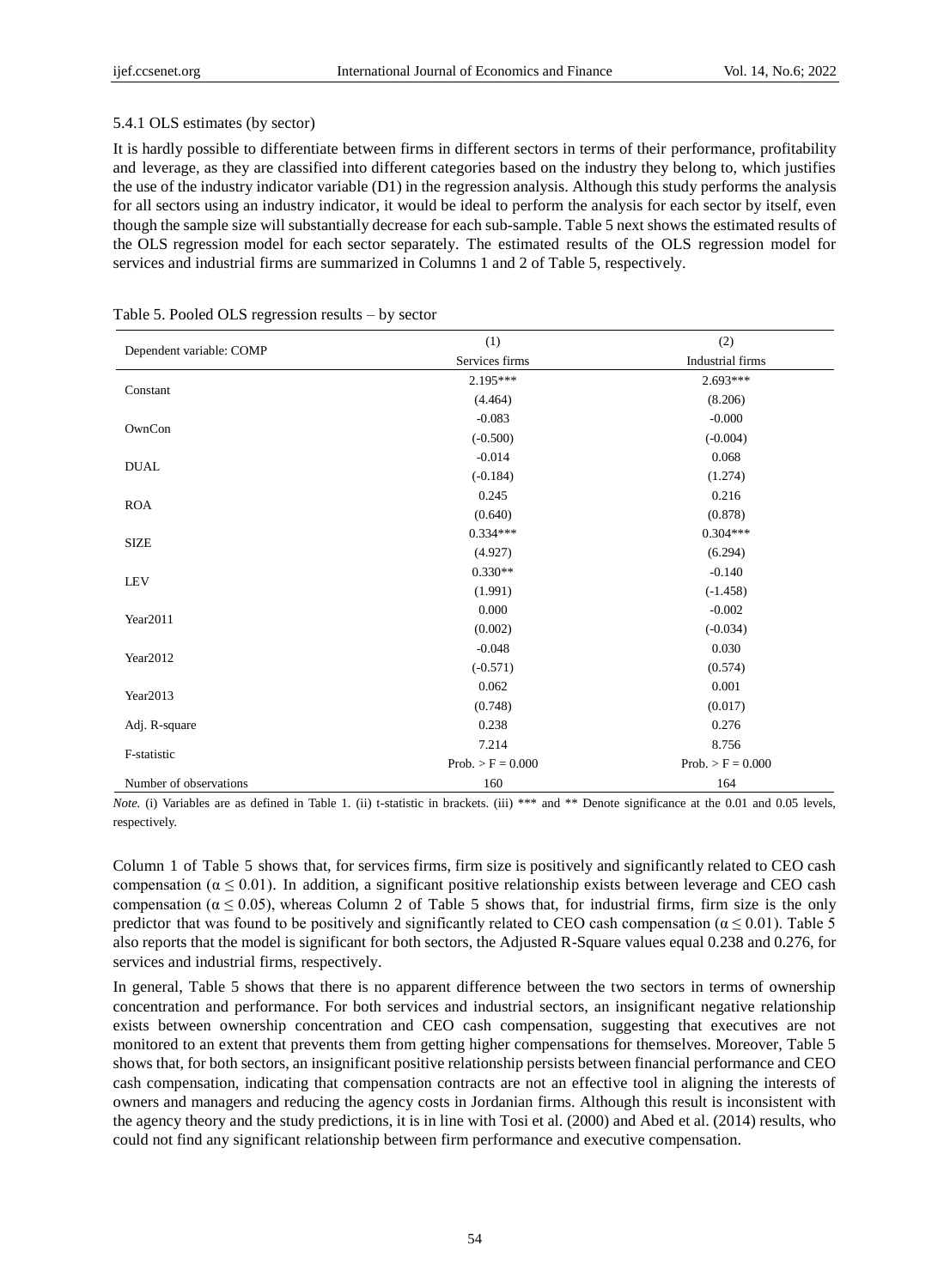Table 5 demonstrates that role duality has kept its insignificant relationship with CEO cash compensation across both sectors. An insignificant negative relationship exists between role duality and CEO cash compensation in services firms, while the opposite relationship exists between the two variables in industrial firms. This can be explained as that being the same CEO-Chairperson in services (industrial) firms is not associated with lower (higher) cash rewards. In other words, there is a small and negligible role for the separation of the positions of CEO and Chairman of the board of directors in determining CEO cash compensation. Although this result is inconsistent with the study predictions, it is in line with Firth et al. (2007), who report an insignificant negative relationship between role duality and executive compensation.

Table 5 documents that, for the services sector, leverage is positively and significantly related to cash compensation ( $\alpha \le 0.05$ ), while the opposite relationship exists in the industrial sector, also the significance level disappears. Consistent with the study predictions, the significant positive association between firm risk and CEO cash compensation proposes that CEOs in services firms demand higher compensation in exchange for higher risk. On the other hand, the results were inconsistent with the study predictions in the case of industrial firms. A possible explanation for the insignificant negative relationship is that any increase in financial risk will not be attributed to the CEOs in industrial firms, therefore, they do not ask for higher compensation in exchange for the increased risk.

It can be seen in Table 5 that time dummies have not been found to have a statistically significant relationship with CEO cash compensation. This implies that, during the study period, CEOs' pay has not increased over time relative to the 2010 fiscal year. Moreover, the signs of some coefficients differ across the industry. Furthermore, some variables lose significance across both sectors, suggesting that firm-specific characteristics matter.

Finally, consistent with the study predictions, Table 5 reveals that, among all the variables in the study, firm size has kept its significant positive relation with CEO cash compensation across both sectors, suggesting that CEOs in larger firms are more compensated than others in smaller ones. In other words, firm size plays an important part in affecting executives' cash compensation, which is consistent with Zhou (2000) and Abed et al. (2014) findings.

5.4.2 Chairman of the board of directors' cash compensation

To further investigate the reported results and to verify their validity, the regression equation presented earlier has been performed using the Chairman of the board of directors' cash compensation as the dependent variable. Moreover, the analysis has been replicated using ROE instead of ROA to capture the effect of firm performance on the Chairman of the board's cash compensation. In fact, ROA and ROE are alternative measures for financial performance and, therefore, one can use any of them to measure the firm's financial performance.

As shown in Panel C of Table 2, almost 81 percent of Jordanian listed firms have the positions of CEO and Chairman of the board separated. Therefore, it is vital to scrutinize the determinants of the Chairman of the board of directors' cash compensation. In order to do so, the fixed effects model was run and the estimates were saved (not reported), then the random effects model was run and the estimates were saved, then the Hausman test was performed to determine which model is the proper one. Based on the results of the Hausman test, P-value for the  $Chi<sup>2</sup>$  test (1.000) is statistically insignificant, thus, the random effects specification is suitable for the hypotheses testing. The results of the random effects regression model are shown next in Table 6.

| Dependent variable: COMP (Chairman) | Coefficient | Std. Error | t-statistic | Prob. |
|-------------------------------------|-------------|------------|-------------|-------|
| Constant                            | $-1.005$    | 1.528      | $-0.658$    | 0.511 |
| OwnCon                              | 0.432       | 0.476      | 0.908       | 0.365 |
| <b>DUAL</b>                         | 1.277       | 0.201      | 6.369       | 0.000 |
| <b>ROE</b>                          | 0.222       | 0.165      | 1.348       | 0.179 |
| <b>SIZE</b>                         | 0.593       | 0.223      | 2.663       | 0.008 |
| LEV                                 | $-0.528$    | 0.416      | $-1.269$    | 0.205 |
| D <sub>1</sub>                      | 0.048       | 0.246      | 0.194       | 0.846 |
| Year2011                            | 0.069       | 0.086      | 0.801       | 0.424 |
| Year $2012$                         | $-0.027$    | 0.086      | $-0.313$    | 0.755 |
| Year2013                            | 0.013       | 0.088      | 0.149       | 0.882 |

Table 6. Results of the random effects regression model (Chairman)

*Note.* Variables are as defined in Table 1. F-statistic= 6.786, Prob. > F= 0.000, Number of observations=324.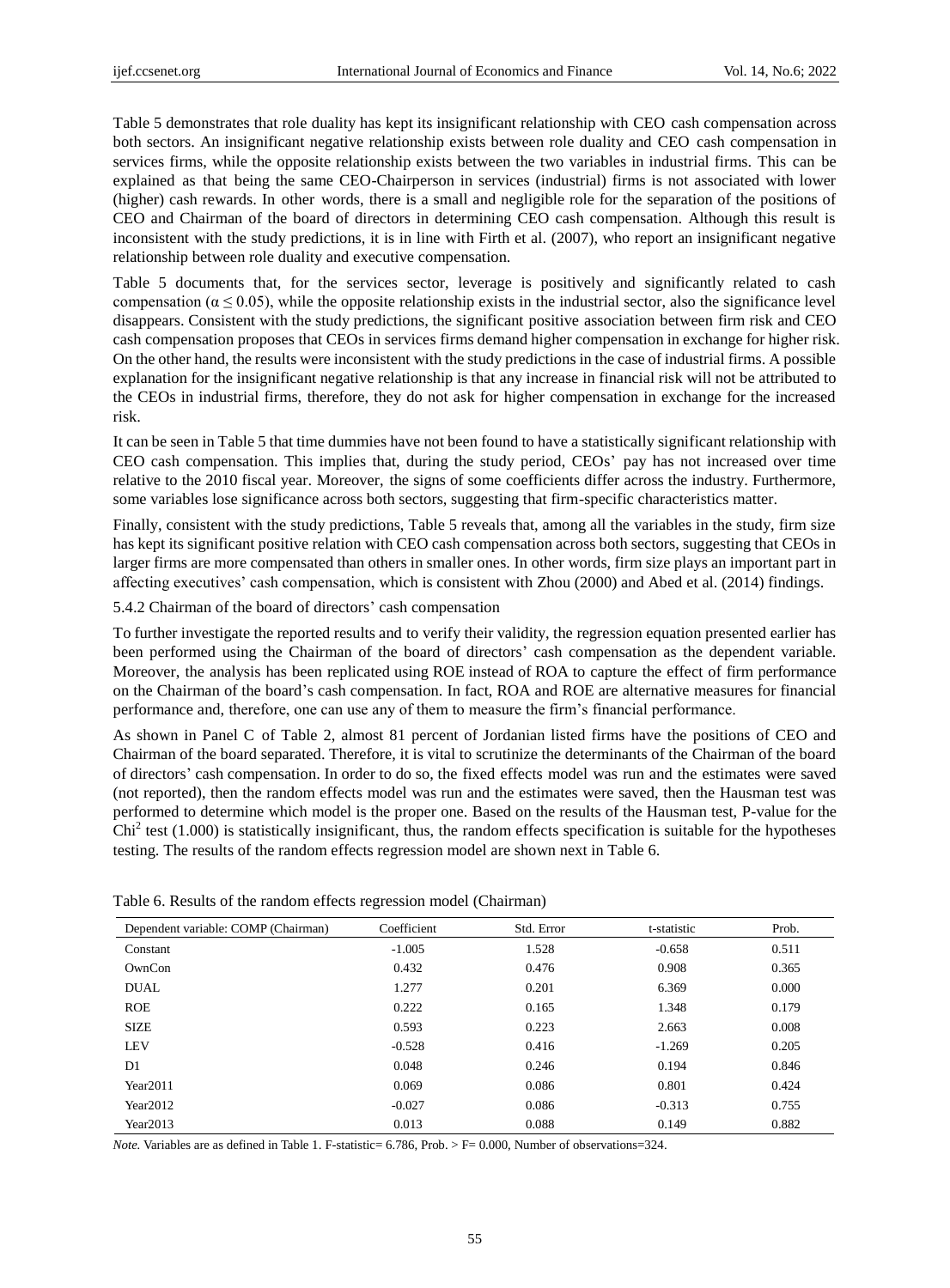Table 6 shows that the model is significant (F-value= 6.786, P-value= 0.000). The significant predictors are role duality and firm size  $(\alpha \le 0.01)$ . The significant positive relationship between role duality and Chairman cash compensation suggests that CEO-Chairs effectively set their desirable pay level. A possible explanation is that CEO-Chairs have more complex jobs and, thus, merit higher salaries. Table 6 also demonstrates a significant positive relationship between firm size and Chairman cash compensation. The fact that the coefficient of firm size is positive indicates that Chairmen of the boards of directors in larger firms are more compensated than others in smaller ones, which may be explained as that larger firms are more sophisticated and, therefore, they call for high-quality Chairmen at higher salaries.

In conclusion, Table 6 shows that the Chairman's cash compensation is not affected by firm performance (measured by ROE). In addition, the results of the random effects model show that ownership concentration has no effect on the cash compensation received by the Chairman of the board of directors, indicating that concentrated ownership does not reduce agency costs in Jordanian non-financial listed firms. It can be seen in Table 6 that leverage has no influence on the Chairman of the board of directors' cash compensation. Moreover, time dummies do not appear to have a statistically significant effect on the cash compensation received by the Chairman of the board of directors. These results are similar to those of the CEO (shown earlier in the last column of Table 4), except that the parameter estimates are slightly different. Finally, the industry indicator appears to be insignificant in the case of Chairman cash compensation, indicating that the firm's industry identity does not affect its chairman cash compensation.

It is noteworthy that Chairmen of the boards of directors in Jordanian listed firms receive significantly lower compensations than CEOs. In most cases, Chairmen of the boards do not receive any salaries or emoluments, their compensation consists mainly of transportation allowances and meetings attendance rewards.

#### **6. Conclusions and Recommendations**

The objective of this paper was to investigate the impact of several variables on executives' cash compensation for a sample of non-financial firms listed on ASE during a four-year period (from 2010 to 2013) using panel data analysis. Overall, the descriptive statistics demonstrated that firms in both sectors are, to some extent, similar in terms of their CEOs' cash compensation, the dominance of duality, performance and leverage, despite the differences in terms of their size and ownership structures, as per the selected sample.

The findings of this paper have shown that role duality is positively and significantly related to CEO cash compensation, the positive coefficient of role duality means that the CEO-Chairperson can exert a powerful influence on the board members to compensate him more, positing that the CEO who also is the Chairman of the board of directors positively influences the level of his compensation. Furthermore, firm size (which tends to be the most powerful explanatory variable) has a positive and significant effect on CEO cash compensation, suggesting that larger firms pay higher levels of cash compensation to their CEOs. The results provided evidence that the firm's industry identity plays some role in determining its executive pay, but not its chairman of the board, indicating that CEOs' pay levels depend strongly on industry factors. Whereas, time dummies have no influence on CEO cash compensation, which may be interpreted as CEOs not being compensated for their expertise. A possible explanation is that, during the study period, firms suffered financially from the 2008-2009 global financial crisis, so they did not raise their CEOs' pay levels. These findings do not diverge much when the dependent variable is the Chairman of the board of directors' cash compensation. However, leverage is found to be positively and insignificantly related to CEO compensation, indicating that high-risk firms do not provide their CEOs with higher cash compensation. This can be explained as that executives in highly leveraged Jordanian firms do not require higher compensation in exchange for the financial risk, as increased risk (regardless of cause) will not be attributed to them. The results indicated that performance measures have not been found to have a statistically significant effect on the CEO and/or Chairman of the board of directors' cash compensation. This can be attributed to the fact that CEOs effectively decide on the level of their compensation regardless of the firm performance, suggesting that compensation contracts are not structured to enhance firm performance and promote firm value. Moreover, the results showed that ownership structure does not affect CEO cash compensation, which shows the inactive monitoring by the largest shareholders, indicating that concentrated ownership does not reduce agency costs in Jordanian firms.

In summary, the results suggest that executive compensation and ownership concentration may not be effective mechanisms for restricting the classical agency problem and aligning the interests of owners and managers in Jordan. More importantly, the results revealed a marked contrast between firms' performance and their executives' compensation. Regardless of the high poverty and unemployment rates in Jordan, Jordanian CEOs are "overpaid," considering the lamentable performance of Jordanian non-financial listed firms.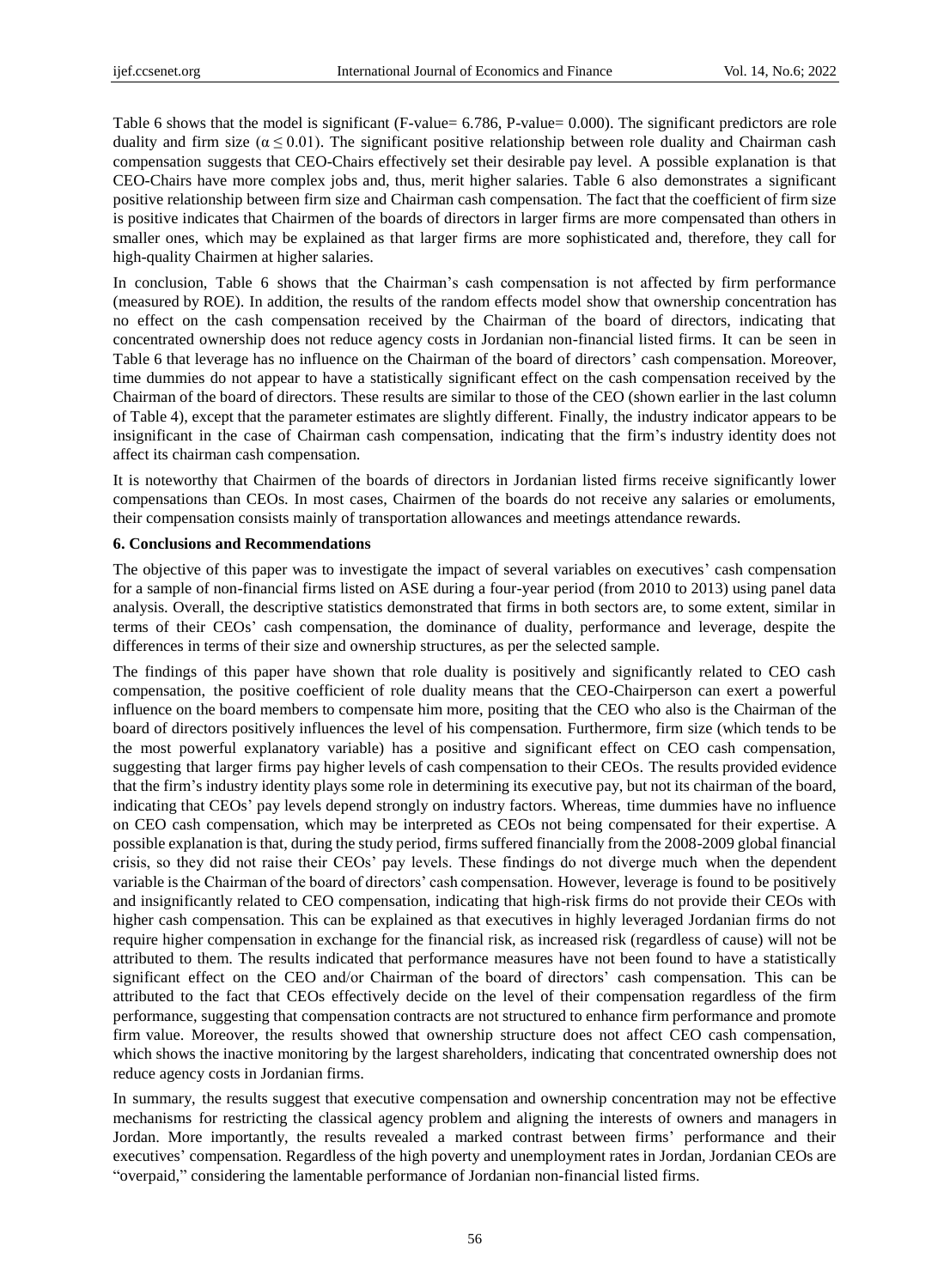Based on these findings, Jordanian listed firms are recommended to (1) set a CEO compensation level that is justified and commensurate to firm performance, which is consistent with the agency theory. It is, therefore, imperative for firms to link CEO reward to corporate and individual performance, to counter the agency problem; (2) prevent the CEO from getting rewards in case of not achieving a predetermined target (profit). Moreover, impose meaningful rewards for superior performance and meaningful penalties for failure, and (3) improve corporate governance mechanisms by separating the Chairman and CEO positions. This way, the board will have the ability to effectively monitor the CEO and control his compensation since they will be subject to less CEO influence. Finally, further research on the determinants of CEO compensation should be primarily aimed at collecting a larger sample size. This is possible by either increasing the number of firms or extending the sample period. To produce a more general understanding of the issue on hand, it will be interesting to study the determinants of CEO cash compensation in the Jordanian banking sector. In addition, studying the interaction between ownership type (i.e., widely-held firms, state-controlled firms and privately-controlled firms) and CEO compensation is an avenue for further studies. Moreover, CEO ownership is another avenue for more research.

#### **Declaration**

The views expressed in this paper are those of the author and do not necessarily reflect those of the Ministry of Finance, or the Jordanian government.

#### **Acknowledgments**

This paper is dedicated to my beloved parents (Mahmoud & Muna) and siblings. A special feeling of gratitude to the one who never left my mind; Dalia Al-Ahmad. Foremost, I would like to thank Prof. Ghada Tayem from the University of Jordan/ Department of Finance, for her motivation, enthusiasm, immense knowledge, guidance and assistance, which were crucial in completing this paper. She has kindly read my paper many times and offered invaluable detailed guidelines on the content of this paper. The product of this research would not be possible without each and every one of you. So, from the bottom of my heart I thank you, may GOD bless you all.

#### **References**

- Abed, S., Suwaidan, M., & Slimani, S. (2014). The Determinants of Chief Executive Officer Compensation in Jordanian Industrial Corporations. *International Journal of Economics and Finance, 6*(12), 110-118. https://doi.org/10.5539/ijef.v6n12p110
- Anderson, R., & Bizjak, J. (2003). An Empirical Examination of the Role of the CEO and the Compensation Committee in Structuring Executive Pay. *Journal of Banking and Finance, 27*, 1323-1348. https://doi.org/10.1016/S0378-4266(02)00259-5
- Belliveau, M. A., O'Reilly, C. A., & Wade, J. B. (1996). Social capital at the top: Effects of social similarity and status on CEO compensation. *Academy of Management Journal, 39*, 1568-1593. https://doi.org/10.2307/257069
- Brick, I. E., Palmon, O., & Wald, J. K. (2006). CEO compensation, director compensation, and firm performance: Evidence of cronyism? *Journal of Corporate Finance, 12*(3), 403-423. https://doi.org/10.1016/j.jcorpfin.2005.08.005
- Carr, L. (1997). Strategic Determinants of Executive Compensation in Small Publicly Traded Firm. *Journal of Small Business Management, 35*(2), 1-12.
- Chen, J., Liu, X., & Li, W. (2010). The Effect of Insider Control and Global Benchmarks on Chinese Executive Compensation. *Corporate Governance: An International Review, 18*(2), 107-123. https://doi.org/10.1111/j.1467-8683.2010.00788.x
- Chen, J., Ezzamel, M., & Cai, Z. (2011). Managerial power theory, tournament theory and executive pay in China. *Journal of Corporate Finance, 17*(4), 1176-1199. https://doi.org/10.1016/j.jcorpfin.2011.04.008
- Cheung, Y., Stouraitis, A., & Wong, A. (2005). Ownership Concentration and Executive Compensation in Closely Held Firms: Evidence from Hong Kong. *Journal of Empirical Finance, 12*(4), 511-532. https://doi.org/10.1016/j.jempfin.2004.10.001
- Coles, J., Daniel, N., & Naveen, L. (2006). Managerial Incentives and Risk-Taking. *Journal of Financial Economics, 79*(2), 431-468. https://doi.org/10.1016/j.jfineco.2004.09.004
- Core, J. E., & Guay, W. R. (1999). The Use of Equity Grants to Manage Optimal Equity Incentive Levels. *Journal of Accounting and Economics, 28*(2), 151-184. https://doi.org/10.1016/S0165-4101(99)00019-1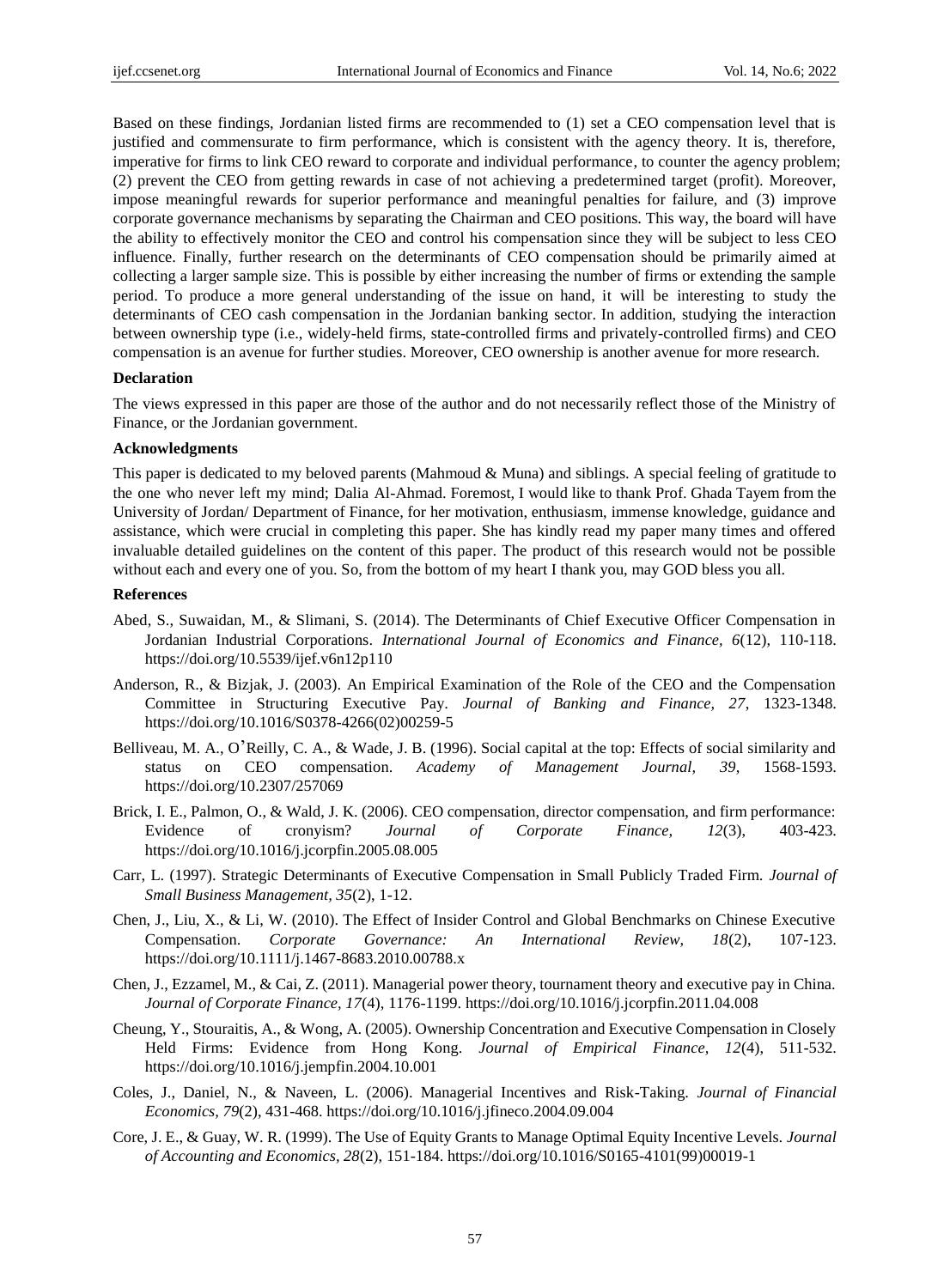- Core, J. E., Guay, W. R., & Larcker, D. F. (2003). Executive Equity Compensation and Incentives: A Survey. *FRBNY Economic Policy Review, 9*(1), 27‐50.
- Core, J. E., Holthausen, R. W., & Larcker, D. F. (1999). Corporate Governance, Chief Executive Officer Compensation, and Firm Performance. *Journal of Financial Economics, 51*(3), 371-406. https://doi.org/10.1016/S0304-405X(98)00058-0
- Finkelstein, S., & Boyd, B. (1998). How much does the CEO matter? The role of managerial discretion in the setting of CEO compensation. *Academy of Management Journal, 41*(2), 179-199. https://doi.org/10.5465/257101
- Firth, M., Fung, P. M. Y., & Rui, O. M. (2007). How Ownership and Corporate Governance Influence Chief Executive Pay in China's Listed Firms. *Journal of Business Research, 60*(7), 776-785. https://doi.org/10.1016/j.jbusres.2007.01.014
- Goldberg, L. G., & Idson, T. L. (1995). Executive compensation and agency effects. *The Financial Review, 30*(2), 313-335. https://doi.org/10.1111/j.1540-6288.1995.tb00835.x
- Gray, S. R., & Cannella, Jr. A. (1997). The Role of Risk in Executive Compensation. *Journal of Management, 23*(4), 517-540. https://doi.org/10.1177/014920639702300402
- Gregg, P., Jewell, S., & Tonks, I. (2005). *Executive Pay and Performance in the UK 1994-2002*. XFi Centre for Finance and Investment. Working paper.
- Grossman, S. J., & Hart, O. D. (1986). The Costs and Benefits of Ownership: A Theory of Vertical and Lateral Integration. *The Journal of Political Economy, 94*(4), 691-719. https://doi.org/10.1086/261404
- Gu, Z., & Kim, K. (2009). CEO Cash Compensation Determinants: An Empirical Examination of US Airlines. *The Service Industries Journal, 29*(7), 995-1005. http://dx.doi.org/10.1080/02642060902749823
- Harford, J., & Li, K. (2007). Decoupling CEO wealth and firm performance: The case of acquiring CEOs. *Journal of Finance, 62*(2), 917-949. https://doi.org/10.1111/j.1540-6261.2007.01227.x
- Jansen, P. E., Merchant, A. K., & Van der Stede, A. W. (2009). National differences in incentive compensation practices: the differing roles of financial performance measurement in the United States and the Netherlands. *Accounting, Organization and Society, 34*(1), 58-84. https://doi.org/10.1016/j.aos.2008.05.002
- Jensen, M. C. (1993). The modern industrial revolution, exit, and the failure of internal control systems. *Journal of Finance, 48*(3), 831*-*880. https://doi.org/10.1111/j.1540-6261.1993.tb04022.x
- Jensen, M., & Meckling, W. (1976). Theory of the Firm: Managerial Behavior, Agency Costs and Ownership Structure. *Journal of Financial Economics, 3*(4), 305-360. https://doi.org/10.1016/0304-405X(76)90026-X
- Jouber, H., & Fakhfakh, H. (2011). The institutional determinants of CEO compensation: An international empirical evidence. *International Journal of Business Science and Applied Management, 6*(3), 43-57.
- Kato, T., & Long, C. (2006). Executive Compensation, Firm Performance, and Corporate Governance in China: Evidence from Firms Listed in the Shanghai and Shenzhen Stock Exchanges. *Economic Development and Cultural Change, 54*(4), 945-983. https://doi.org/10.1086/503583
- La Porta, R., Lopez-de-Silanes, F., Shleifer, A., & Vishny, R. (1998). Law and Finance. *Journal of Political Economy, 106*(6), 1113-1155. https://doi.org/10.1086/250042
- La Porta, R., Lopez-de-Silanes, F., Shleifer, A., & Vishny, R. (2000). Investor Protection and Corporate Governance. *Journal of Financial Economics, 58*, 3-27. https://doi.org/10.1016/S0304-405X(00)00065-9
- Lee, S. P., & Chen, H. J. (2011). Corporate Governance and Firm Value as Determinants of CEO Compensation in Taiwan. *Management Research Review, 34*(3), 252-265. https://doi.org/10.1108/01409171111116286
- Murphy, K. (1999). Executive Compensation. *Handbook of Labor Economics, 3*, 2485-2563. https://doi.org/10.1016/S1573-4463(99)30024-9
- Ozkan, N. (2007). CEO Compensation and Firm Performance: An Empirical Investigation of UK Panel Data. *European Financial Management, 17*, 260-285. https://doi.org/10.1111/j.1468-036X.2009.00511.x
- Sapp, S. G. (2007). *The Impact of Corporate Governance on Executive Compensation*. Working paper.
- Smith, C. W., & Watts, R. L. (1992). The investment opportunity set and corporate financing, dividend, and financing policies. *Journal of Financial Economics, 32*(3), 263-292. https://doi.org/10.1016/0304-405X(92)90029-W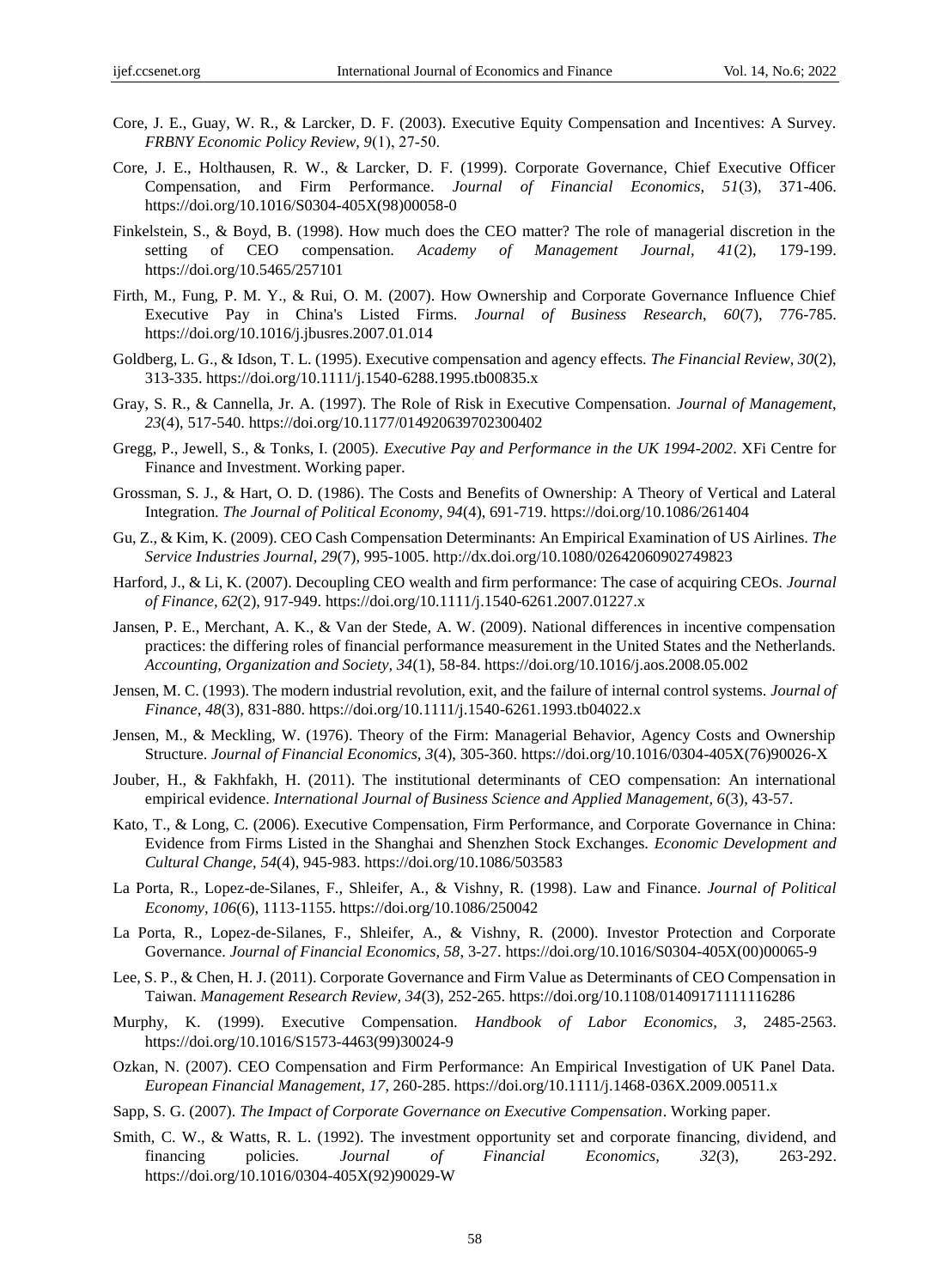- Tayem, G. (2015). Ownership Concentration and Investment Sensitivity to Market Valuation. *Corporate Ownership and Control, 13*(1), 1228-1240. https://doi.org/10.22495/cocv13i1c10p9
- Tosi, H. L., Werner, S., Katz, J. P., & Gomez-Mejia, L. R. (2000). How Much Does Performance Matter? A Meta-Analysis of CEO Pay Studies. *Journal of Management, 26*(2), 301-339. http://doi.org/10.1177/014920630002600207
- Zheng, L., & Zhou, Z. (2009). *The Effect of Executive Stock Options on Firm Performance: Evidence from Retiring CEOs*. Working paper. https://doi.org/10.2139/ssrn.1426540
- Zhou, X. (2000). CEO Pay, Firm Size, and Corporate Performance: Evidence from Canada. *The Canadian Journal of Economics, 33*(1), 213-251. https://doi.org/10.1111/0008-4085.00013

#### **Notes**

Note 1. Jordan's capital market is one of the largest and oldest markets in the area, it was established in 1978. In addition, it has many characteristics similar to other markets in the MENA region, among these characteristics is the pattern of ownership structure and corporate governance mechanisms. Therefore, the results of this study can be generalized to MENA countries.

Note 2. Article 4 of the instructions of issuing companies' disclosure, accounting and auditing standards for the year 2004 states that "The board of directors of the issuing company shall prepare the company's annual report within three months from the end of the company's fiscal year and shall provide the commission therewith. The annual report shall include: the benefits and remunerations of the Chairman, members of the board of directors, and senior executive management, during the fiscal year, including payments received by any of them, such as fees, salaries, bonuses, and otherwise, and their travel and transport expenses within the Kingdom and abroad," among other requirements. Source: Jordan Securities Commission website, (legislations and disclosure). Available at: http://www.jsc.gov.jo/public/mainEnglish.aspx?page\_id=1454

Note 3. Amman Stock Exchange website. Available at:<http://www.ase.com.jo/en/node/543>

Note 4. For instance, technology and communication firms, utilities and energy firms and mining and extraction firms have to pay twenty-four percent of their total income as income tax. On the other hand, all other services and industrial firms have to pay only twenty percent of their total income as income tax. For further tax rates that all local and foreign firms operating in Jordan are subject to, see Article (11/B) of Jordan's new income tax law number (34) of the year 2014.

Note 5. The minimum wage in Jordan was 150, 150, 190 and 190 Jordanian Dinars for the years 2010, 2011, 2012 and 2013, respectively, which means that the average minimum wage during the study period was 170 Jordanian Dinars per month. Source: Ministry of Labor Annual Report (2013). Available at: http://www.mol.gov.jo/Eng/List/Annual\_Reports

Note 6. The average wage per employee (senior officials and managers only) for both public and private sectors in Jordan for the years 2010, 2011, 2012 and 2013 was 1,283, 1,266, 1,282 and 1,321 Jordanian Dinars, respectively, which means that the average wage per senior manager during the study period was 1,288 Jordanian Dinars per month. Source: Department of Statistics website. Retrieved from: http://www.dos.gov.jo/owa-user/owa/employment.em\_select?lang=E&dist\_t=5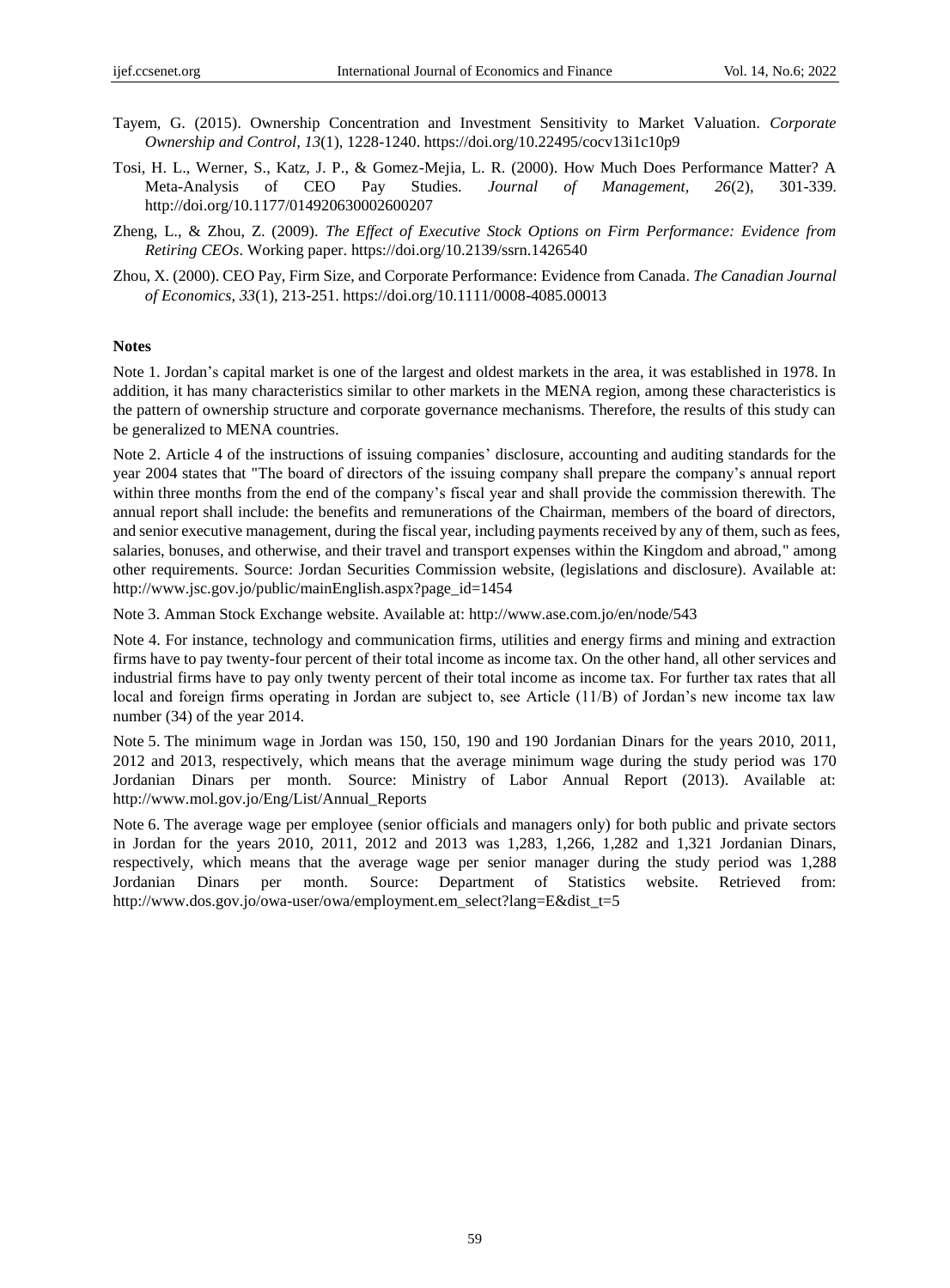# **Appendix A.**

# **Sample**

| Code   | Name                                                | Symbol      | Classification               |
|--------|-----------------------------------------------------|-------------|------------------------------|
| 131022 | Jordanian Duty Free Shops                           | <b>JDFS</b> | Commercial                   |
| 131023 | Jordan International Trading Center                 | <b>JITC</b> | Commercial                   |
| 131062 | Jordan Trade Facilities Company                     | <b>JOTF</b> | Commercial                   |
| 131081 | Specialized Trading and Investment                  | SPTI        | Commercial                   |
| 131228 | Offtec Holding Group                                | <b>OFTC</b> | Commercial                   |
| 131230 | South Electronics                                   | <b>SECO</b> | Commercial                   |
| 131264 | Comprehensive Leasing Co.                           | <b>LEAS</b> | Commercial                   |
| 141058 | Enjaz for Development and Projects                  | <b>LIPO</b> | Commercial                   |
| 131052 | Arab International Co. for Education and Investment | <b>AIEI</b> | Educational                  |
| 131093 | <b>Ittihad Schools</b>                              | <b>ITSC</b> | Educational                  |
| 131220 | Al-Isra for Education and Investment                | AIFE        | Educational                  |
| 131221 | Petra Education                                     | <b>PEDC</b> | Educational                  |
| 131222 | Philadelphia International Educational Investment   | PIEC        | Educational                  |
| 131002 | Al-Bilad Medical Services                           | <b>ABMS</b> | <b>Health Care</b>           |
| 131207 | The Consultant and Investment Group                 | <b>CICO</b> | <b>Health Care</b>           |
| 131279 | Ibn Al-Haytham Hospital Company                     | <b>IBNH</b> | <b>Health Care</b>           |
| 141021 | International Co. for Medical Investments           | ICMI        | <b>Health Care</b>           |
| 131003 | Jordan Hotels and Tourism                           | <b>JOHT</b> | Hotels and Tourism           |
| 131005 | Arab International Hotels                           | <b>AIHO</b> | Hotels and Tourism           |
| 131067 | Zara Investment Holdings                            | ZARA        | Hotels and Tourism           |
| 131078 | Al- Sharq Investment Projects                       | <b>AIPC</b> | Hotels and Tourism           |
| 131098 | Al-Dawliyah for Hotels and Malls                    | MALL        | Hotels and Tourism           |
| 131211 | Jordan Co. for Tourism Projects Development         | <b>JPTD</b> | Hotels and Tourism           |
| 131235 | Winter Valley Tourism Investment                    | <b>WIVA</b> | Hotels and Tourism           |
| 131261 | Al-Rakaez Investment                                | <b>RICS</b> | Hotels and Tourism           |
| 131013 | Jordan Press Foundation                             | <b>PRES</b> | Media                        |
| 131030 | Jordan Press and Publishing                         | <b>JOPP</b> | Media                        |
| 131206 | Jordan Telecom                                      | JTEL        | Technology and Communication |
| 131232 | Al-Faris National Company for Investment and Export | <b>CEBC</b> | Technology and Communication |
| 131012 | Jordan National Shipping Lines                      | <b>SHIP</b> | Transportation               |
| 131034 | Salam International Transport and Trading           | <b>SITT</b> | Transportation               |
| 131080 | Jordan Express Tourist Transport Co.                | JETT        | Transportation               |
| 131208 | Transport and Investment Barter Co.                 | NAQL        | Transportation               |
| 131213 | Royal Jordanian Airlines                            | RJAL        | Transportation               |
| 131243 | <b>Masafat Specialized Transport</b>                | <b>MSFT</b> | Transportation               |
| 131262 | Rum Group for Transportation and Tourism Investment | <b>RUMM</b> | Transportation               |
| 131288 | United Group for Land Transport                     | UGLT        | Transportation               |
| 141218 | Al-Fatihoun Al-Arab PLC.                            | FATI        | Transportation               |
| 131004 | Jordan Electric Power                               | <b>JOEP</b> | Utilities and Energy         |
| 131010 | <b>Irbid District Electricity</b>                   | <b>IREL</b> | Utilities and Energy         |

Panel A. List of the services firms included in the sample